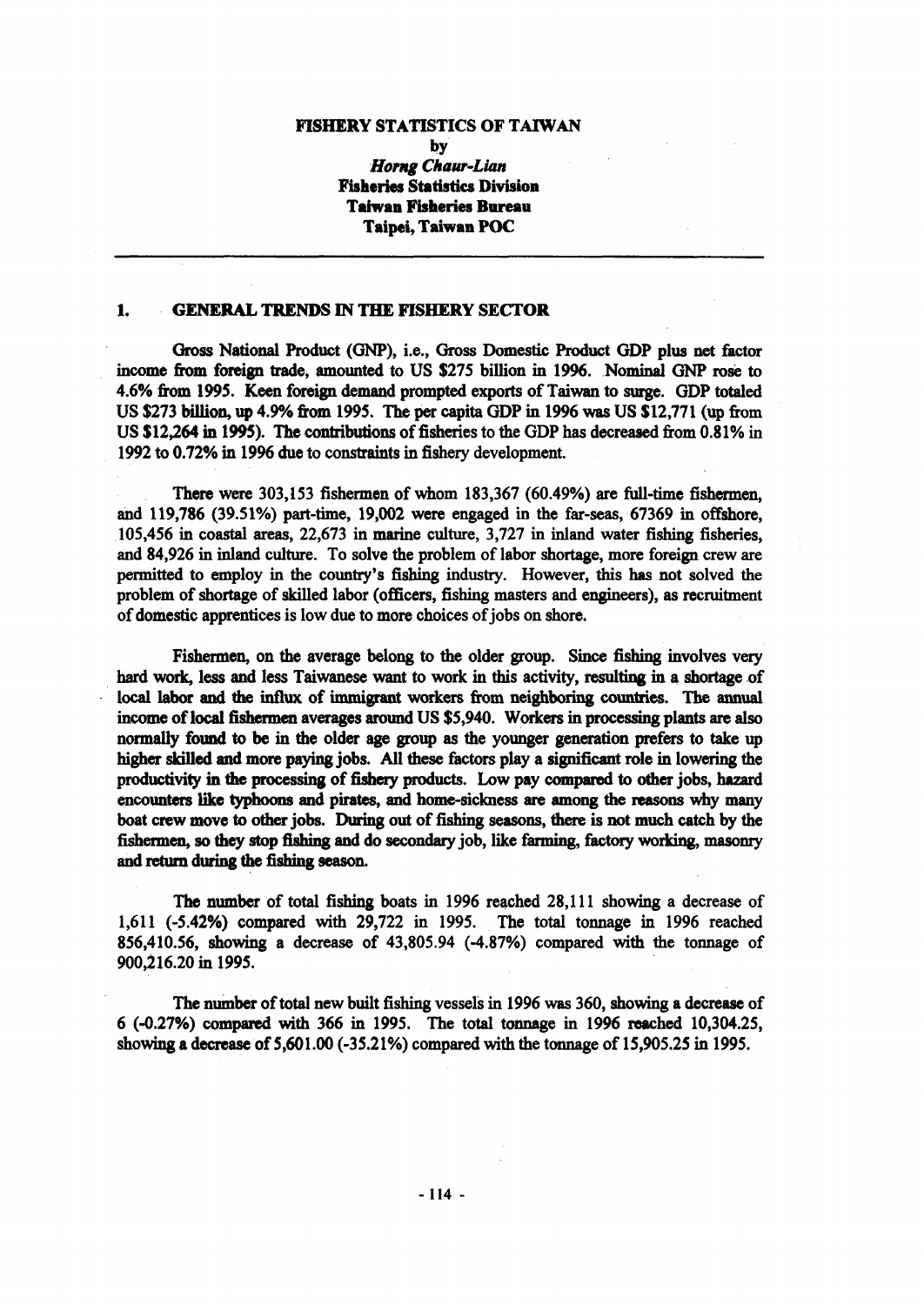The number of total powered fishing boats in 1996 was 13,020 showing a decrease of 869 (-6.26%) compared with 13,899 produced in 1995. The total tonnage in 1996 reached 885,730.42 showing a decrease of 13,786.10 (-1.53%) compared with the tonnage of 899,516.52 in 1995.

The number of total non-powered sampans in 1996 was 1,081 showing a decrease of 42 (-3.74%) compared with 1,123 in 1995. The number of total powered rafts in 1996 was 12,503, showing a decrease of 542 (-4.0%) compared with 13,034 in 1995. The number of total non-powered rafts in 1996 was 1,507, showing a decrease of 169 (-10.08%) compared with 1,676 in 1995.

Tuna long liners accounted for the maximum tonnage (around 44%) in 1996 followed by otter trawlers (around 18%), squid jiggers (around 11%), purse seiners (around 6%) and Bull Trawl (around 4%). Most vessels are relatively new and technologically sophisticated.

## **2. FISH PRODUCTION (1990-1996)**

The total fishery production in 1996 reached 1,239,635 mt, showing a decrease of 57,251 mt, (-4.41%) compared with the production of 1,296,886 mt, in 1995 (Table 1). The total value in 1996 reached US \$3,542 million showing a decrease of US \$120 million (-3.28%) compared with the value of US \$3,662 million, in 1995 (Table 2).

The total consumption increased from 1,124,129 mt in 1990 to 1,144,087 mt in 1993 after which there has been a sharp fall to 950,546 mt in 1996 (Table 3).

Imported fishery products in 1996 totaled 508,044 mt, valued at US \$688 million showing a decrease of 45,876 mt, but increase in value about US \$50 million as compared with that of 1995 (Table 4). Import of edible fishery products in 1996 was valued at US \$376 million, US \$120 million less than in 1995. The quantity of edible imports was 130,123 mt, 1,085 mt lower than the quantity imported in 1995.

The quantity of shrimp imported in 1996 was 22,880 mt, 581 mt less than the quantity imported in 1995. Valued at US \$101 million, US \$3 million less than the value in 1995 value, shrimp imports accounted for 27 percent of the value of total edible imports. Imports of Halibut were 13,350 mt, 2,562 mt less than the 15,912 mt imported in 1995. Imports of Salmon amounted to 11,858 mt, an increase of 1,509 mt from 1995. Import of non-edible fishery products was valued at \$317 million, \$235 million more than the record \$282 million imported in 1995 (Table 4).

The exports totaled 419,212 mt, valued at US \$1,336 million showing a decrease of 46,489 mt, and decrease in value about US \$104 million, as compared with that of 1995. Tuna and eel comprised a major share of 70% in exports from Taiwan in 1996. Of these two major species, tuna decreased its share in Taiwan's total marine exports from 49% in 1995 to 47% in 1886. The main species targeted are albacore, bigeye, yellowfins, skipjack and marlins. About 90% of the catch by albacore longliners and purse seiners is exported to Japan, USA, Thailand and Europe for canning. Albacore that makes up 85% of the fish caught by albacore longliners and landed in foreign-based ports, is exported to USA and Thailand.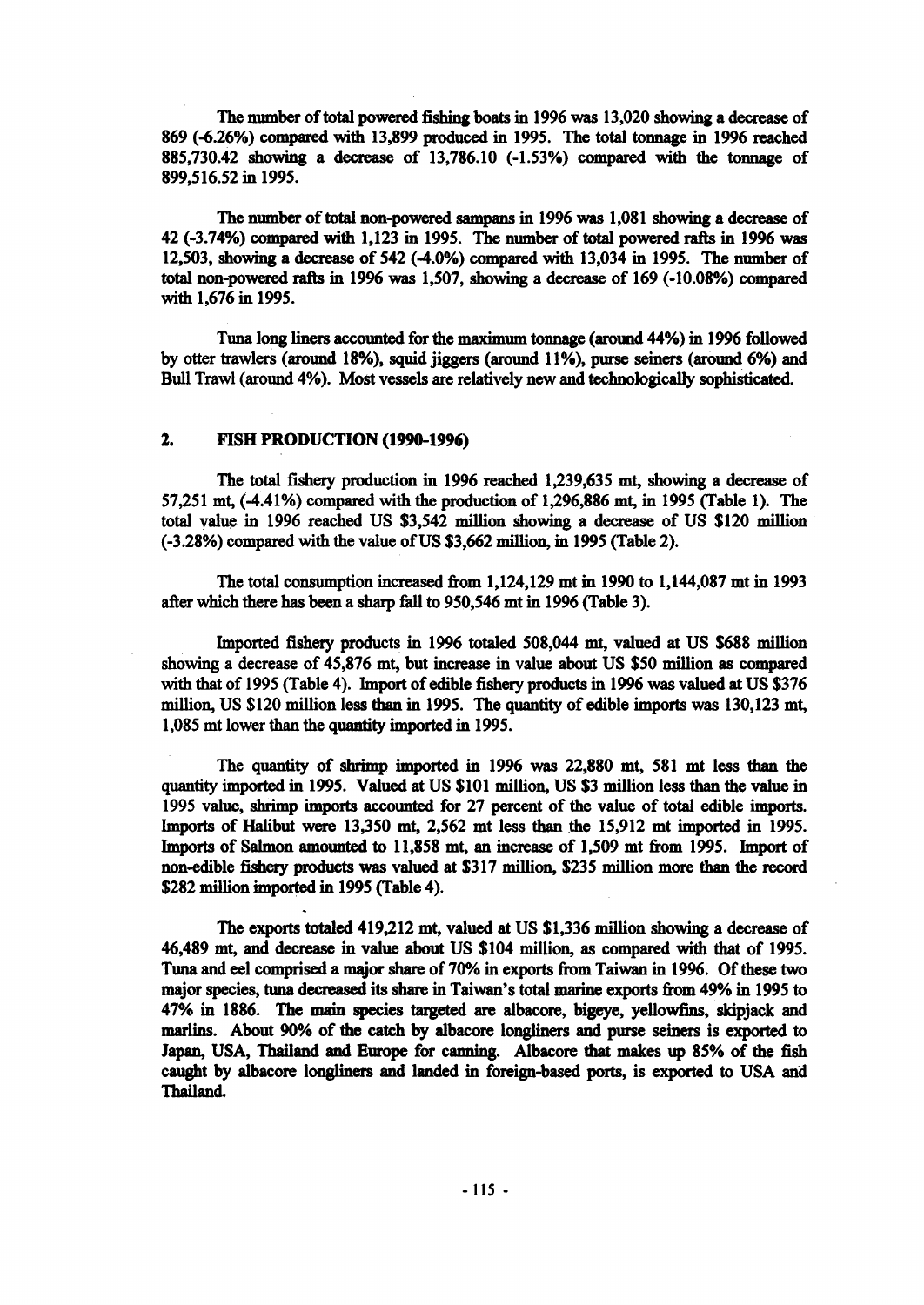Bigeye, yellowfin and marlins caught by ultra low temperature longliners are sold to the Japanese sashimi market, whereas in recent years small portions have been shipped back to Taiwan for domestic consumption. Skipjack and yellowfin caught by purse seiners are all sold to the USA, Thailand. Japan and Europe for canning. In terms of unit value realization, tuna had a very low unit value realization of US \$2.9 per kg.

In spite of being the second largest contributor to the total exports (24%), eel commanded a very high export value of US \$17.2 per kg in 1996. Although its export volumes have dropped, it had increased its unit value from US \$9.7 per kg in 1990 to US \$22 per kg in 1995 and finally to US \$17.2 per kg in 1996. The share of shrimps in Taiwan's total export decreased from 11% in 1990 to 3.4% in 1996 and its unit value per kg increased marginally from US \$8.3 per kg to US \$9.9 per kg, respectively (Table 5).

Fish production from 1990 to 1996 for far sea fisheries (Tables 6, 6a, 6b) comprises the following:

- a) Otter Trawling. The total catch in 1996 was 53,797 mt, showing a decrease of 343 mt (-0.63%) as compared with 54,140 mt, produced in 1995.
- b) Bull trawling. The total catch in 1996 was 45,861 mt, showing a decrease of 9,598 mt, (-17.31%) as compared with 55,459 mt, produced in 1995.
- c) Purse seine for tuna. The total catch in 1996 was 188,742 mt, showing an increase of 1,927 mt, (+1.03%) as compared with 186,815 mt produced in 1995.
- d) Tuna long line. The total catch in 1996 was 215,182 mt, showing a decrease of 8,259 mt, (-3.70%) as compared with 223,441 mt produced in 1995.
- e) Squid jigging. The total catch in 1996 was 138,172 mt, showing a decrease of 16,190 mt, (-10.49%) as compared with 154,362 mt, produced in 1995.
- f) Torch light net for saury. The total catch in 1996 was 8,236 mt, showing a decrease of 5,536 mt, (-40.20%) as compared with 13,772 mt, produced in 1995.

Production from 1990 to 1996 for offshore fisheries Tables 6, 6a, 6b) comprises:

- a) Purse seine. The production of 16,44 mt, showing an increase of 2,674 mt (+19.42%) as compared with 13,770 mt produced in 1995.
- b) Purse seine for mackerel. The production of 77,075 mt, showing an increase of 15,114 mt, (+24.39%) as compared with 61,961 mt produced in 1995.
- c) Torch light net. The production of 16,960 mt, showing a decrease of 1,673 mt, (-8.98%), as compared with 18,633 mt, produced in 1995.
- d) Drag net. The production of 93,809 mt, showing an increase of 1,210 mt (+1.31%) as compared with 92,599 mt produced in 1995.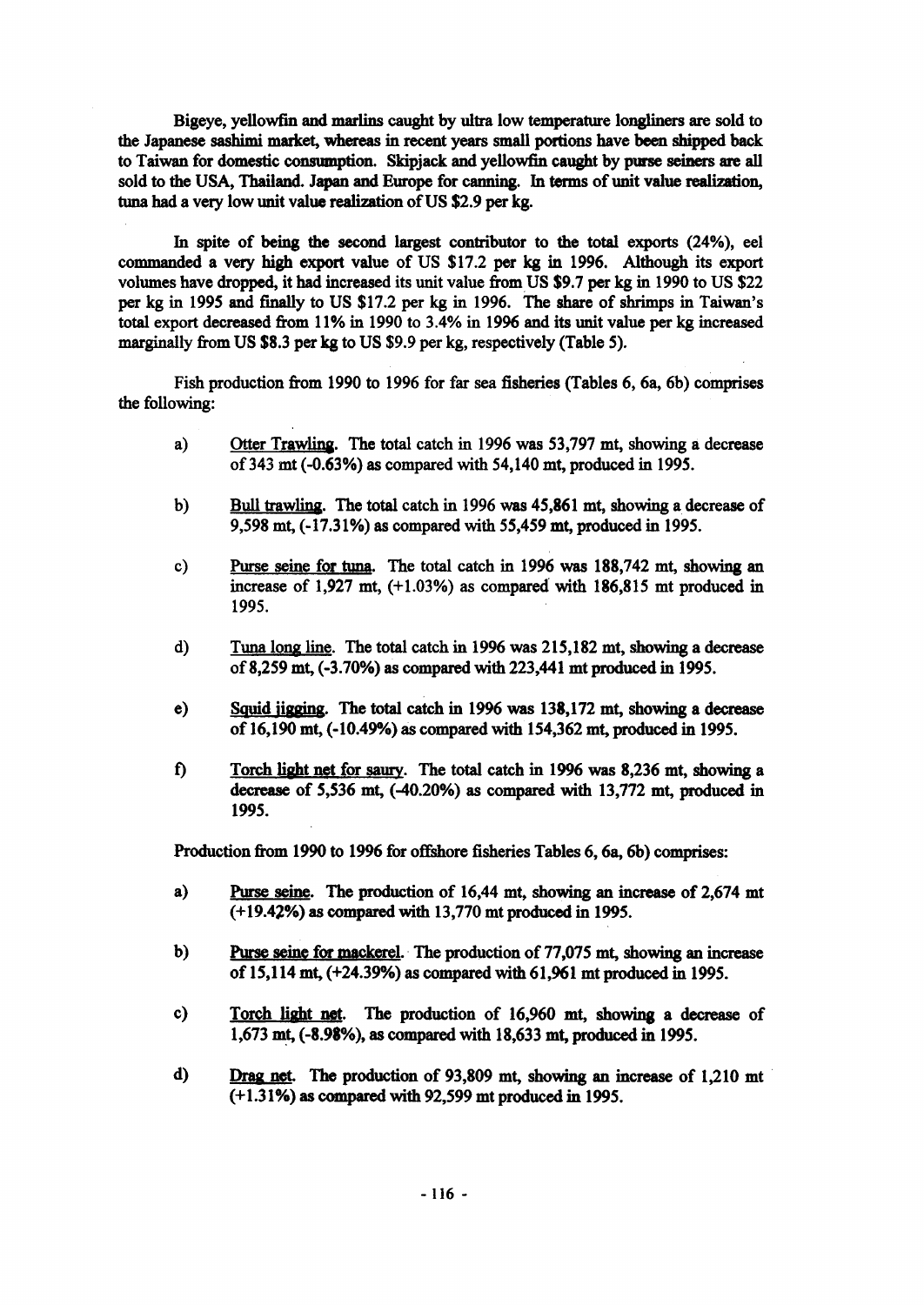- e) Gill net. The production of 13,825 mt, showing a decrease of 2,799 mt (-16.84%) as compared with 16,624 mt produced in 1995.
- f) Tuna long line. The production of 22,258 mt, showing a decrease of 10,433 mt, (-31.91%) as compared with 32,691 mt produced in 1995.
- g) Miscellaneous fish long line. The production of 8,723 mt, showing a decrease of 3,152 mt (-26.54%) as compared with 14,936 produced in 1995.
- h) Poles and lines boote. The production of 1,467 mt, showing an increase of 125 mt (+8.52%) as compared with 1,467 mt produced in 1995.

Production from 1990 to 1996 for coastal fisheries (Tables 6, 6a, 6b) comprises:

- a) Set net. The production of 11,554 mt, showing a decrease of 26 mt, (-0.22%), as compared with 11,580 mt, produced in 1995.
- b) Beach seine. The production of 434 mt, showing an increase of 544 mt, (-55.62%), as compared with 978 mt, produced in 1995.
- c) Torch light net. The production of 1,620 mt, showing a decrease of 180 mt (-10.00%), as compared with 1,800 mt, produced In 1995.
- d) Gill net. The production of 13,526 mt, showing a decrease of 363 mt, (-2.61%), as compared with 13,889 mt, produced in 1995.
- e) Pole and lines boote. The production of 2,957 mt, showing an increase of 119 mt, (+4.19%) as compared with 2,838 mt, produced in 1995.
- f) Long line. The production of 1,265 mt, showing a decrease of 451 mt, (-26.28%), as compared with 1,716 mt, produced in 1995.
- g) Spear fishing. The production of 631 mt, showing a decrease of 662 mt, (-51.20%), as compared with 1,293 mt, produced in 1995.

On the other hand, the production from inland fisheries of 443 mt, showing a decrease of 768 mt, (-63.42%) as compared with 1,211 mt, produced in 1995 (Tables 6, 6a, 6b).

## **3. FISHERY POLICY TOWARD AD 2010**

In order to approach the goals of the National Fisheries Programme, the Taiwan Fisheries Bureau plans to facilitate the following:

- a) Development of seafood products with competency and a marketing system with business administration;
- b) Creation of stable environment for fisheries development; the establishment of wealthy and beautiful villages for fishermen with cultural focus; and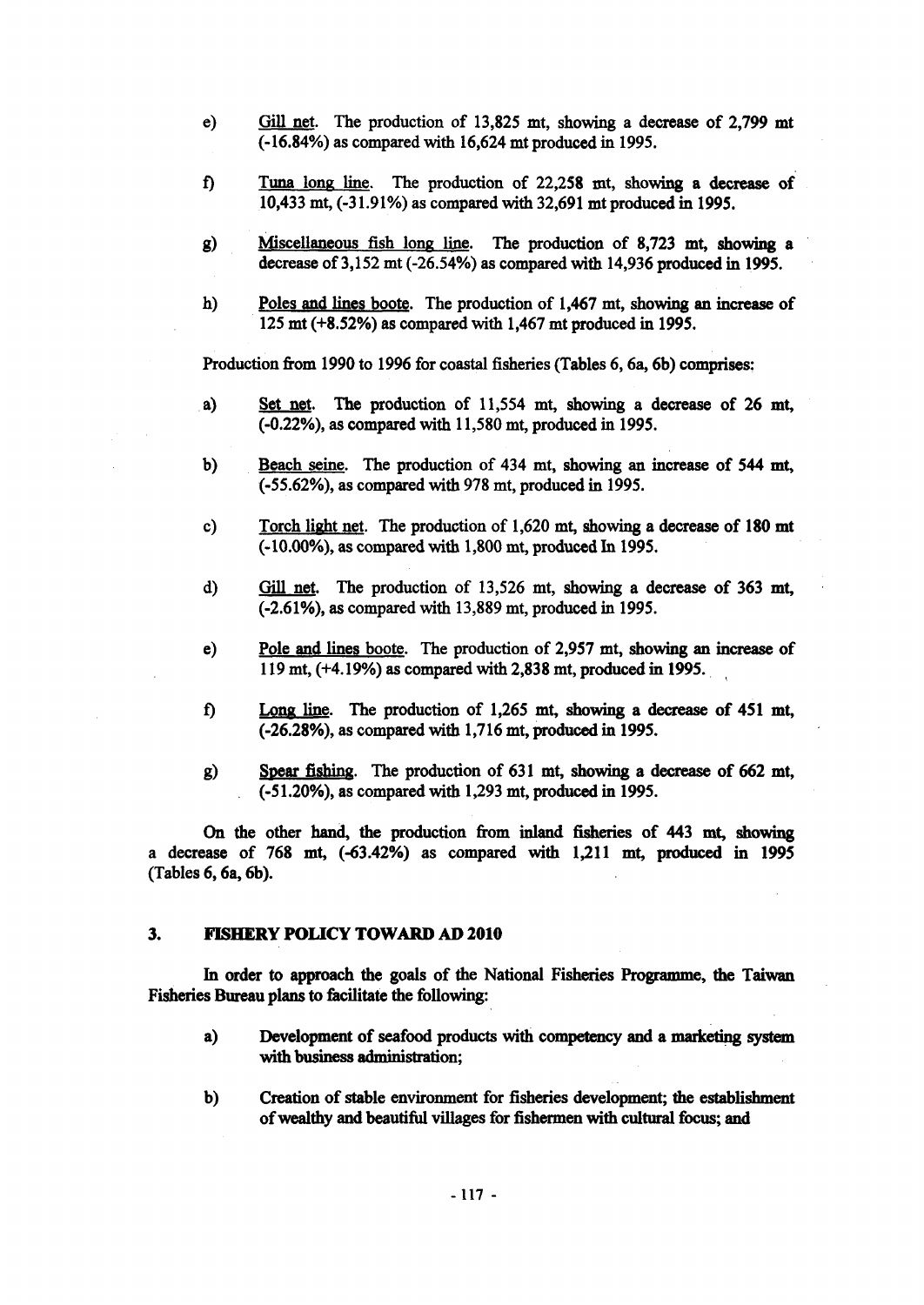c) Strengthening consumers' faithfulness and support for local fisheries.

On the other hand, the goals of "The Cross-Century Agriculture Development Program" by the Council of Agriculture are:

- a) To develop modem agriculture with efficiency and stability;
- b) To establish self-sufficient and beautiful villages for farmers and fishermen with wealth and nature; and
- c) To improve the welfare for farmers and fishermen with faithfulness and dignity.

The program will also implement the following management aspects:

- a) The number of coastal and off-shore fishing boats will undergo annual reduction, enabling individual fishing boats and fishermen to improve their productivity and profitability;
- b) Coastal fisheries has been diversified to recreational fishing and appropriate steps are being taken for the prevention of pollution in coastal areas;
- c) On the high seas within the exclusive economic zones of other coastal nations, the distant water fishing vessels will participate in the exploitation of marine fishery resources through international fishery cooperation. Distant water fisheries will become means of strengthening the international relationship; and
- d) Aquaculture is now being focused on high value marine species and the proportion of production by fresh water aquaculture is being gradually reduced. Water recycling is being promoted in aquaculture and sea ranching is increasingly being used along with improved management of fish ponds in order to achieve harmony between aquaculture and environment.

### **4. STATUS OF NATIONAL FISHERY STATISTICAL SYSTEMS**

The Taiwan Fisheries Bureau (TFB) has the obligation to process fishery statistics for the Taiwan area and its Fifth Division is responsible not only for the survey system, methodology and program tabulation but also for scrutinizing the data, and the compilation and publication of such data. The sub-district office fishermen's association and fish markets complete the reporting forms (questionnaires) monthly or yearly from formal or informal records or investigations following the standard methods in the fishery statistical handbook. The data is transferred to the district levels according to the time schedule and tabulation program. The completion of reporting forms is done initially by the Fishery Section and Kaohsiung Municipal Fisheries Department at the district level, with analysis and estimation. The data are inputted in computer data base and the diskettes are forwarded to Fifth Division of TFB for further scrutiny and aggregation.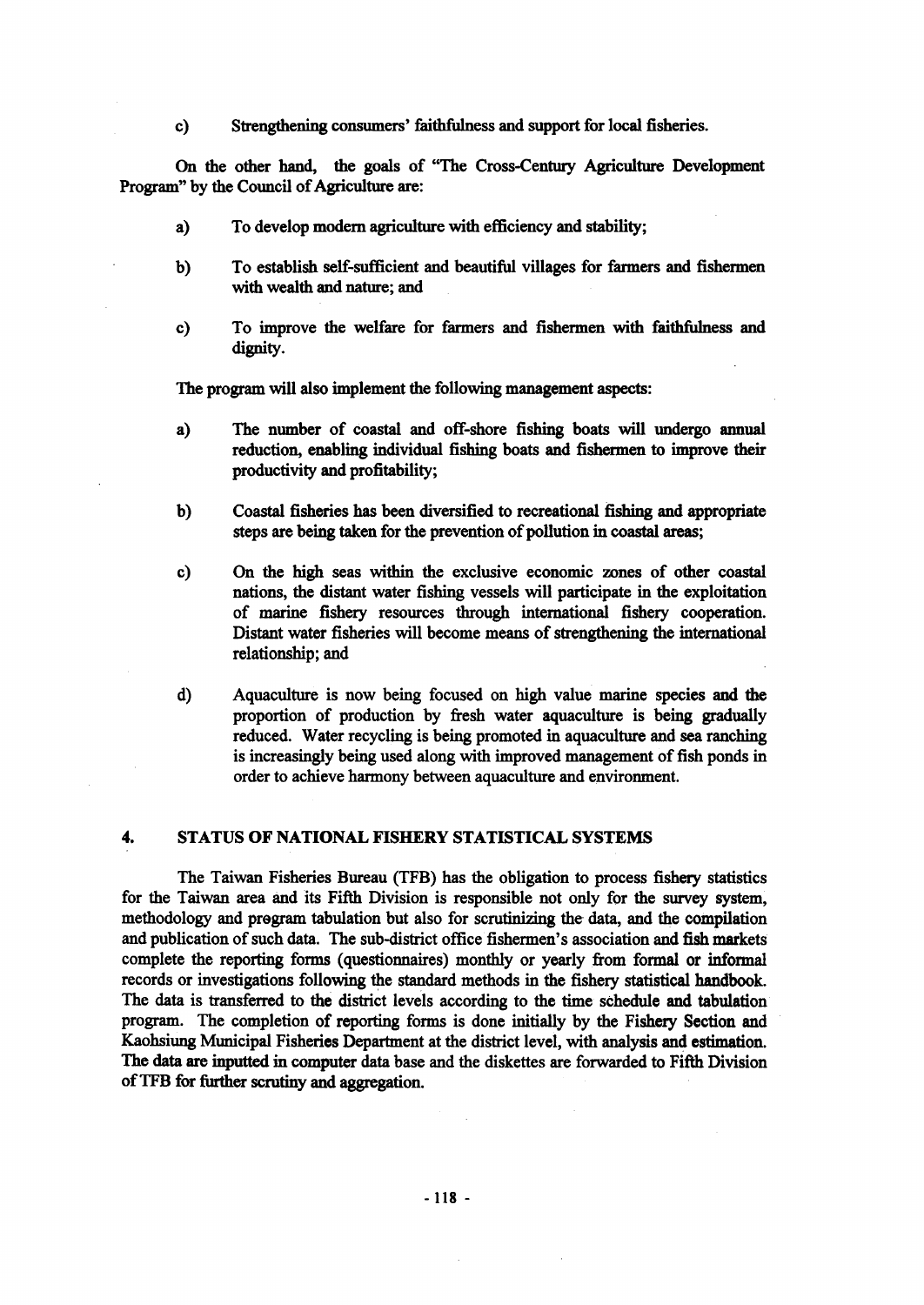Landing fishery production overseas is collected by Kaohsiung Municipal Fishery Department and TFB through the landing port agency with self-enumeration procedure. In fishery exports and import statistics, electronic media data come from the Statistical Department of the Directorate General of Customs of the Ministry of Finance. The data are processed, analyzed and tabulated using computers at the TFB.

All data are finally transferred to the Provincial (or Municipal) fishery administration where summarization is made, and monthly and annual reports are published. As far as the data are concerned, there are 21 major items included in the regular reporting system. The other information, in addition to production and marketing, included in the system are: basic composition of fishermen's association and their membership, employees, or reported data.

For the socio-economical survey, purposive sampling is used to collect data with interview by visiting the household and fishing company by a surveyor. Data are double checked for quality of data using trade statistics of foreign countries as reference.

For the aquaculture information system, the data are collected by a geographical information system through air photo, pond site surveys using purposive sampling and registered licenses. The statistics of aquaculture information system are not normal statistics reported annually and are only used as reference of the basic fishery statistics. On the other hand, fishery management information system makes use of licensed data of registered fishing boats and fishermen and other related information as references.

For fish market information system, the data from product and consumer markets related to the daily auctions, are sent to the data processing centers of TFB by telephone for compilation and information processing. The market information system provides a form of the transaction data of the consumers and producers rather than statistical reporting.

For the purpose of data processing, many computer systems are used, and beginning in 1980, fishery statisticians rely on computer-generated information for their data requirements. Statistical system has become directly involved with compilation and analysis using packaged software and training program, starting with the main frame to personal or notebook computers. All data sets are keyed-in, processed, tabulated, exchanged using communication equipment, and stored in the computers.

## **5. FISHERY CENSUS**

The agricultural, forestry, fishery and husbandry census is done in accordance with the Law of Statistics, and listed as the basic investigation of the national situation. Since 1956, the census is conducted every five years. A survey is conducted in every Gregorian year with the final digit coinciding with "5". Its main purpose is to collect information on resources distribution, production structure, the characteristics of labor force, the capital equipment, and the real situation of the management system.

A commission handles the census, which generally comprised scientists, administrators and experts in fisheries, and sponsored by Directorate-General of Budget, Accounting and Statistics of the Executive Yuan. Under the Commission, techniques study team is organized for reviewing and deciding the related programs, plans and rules. In this operational system, four hierarchical parts are differentiated to facilitate the census procedure.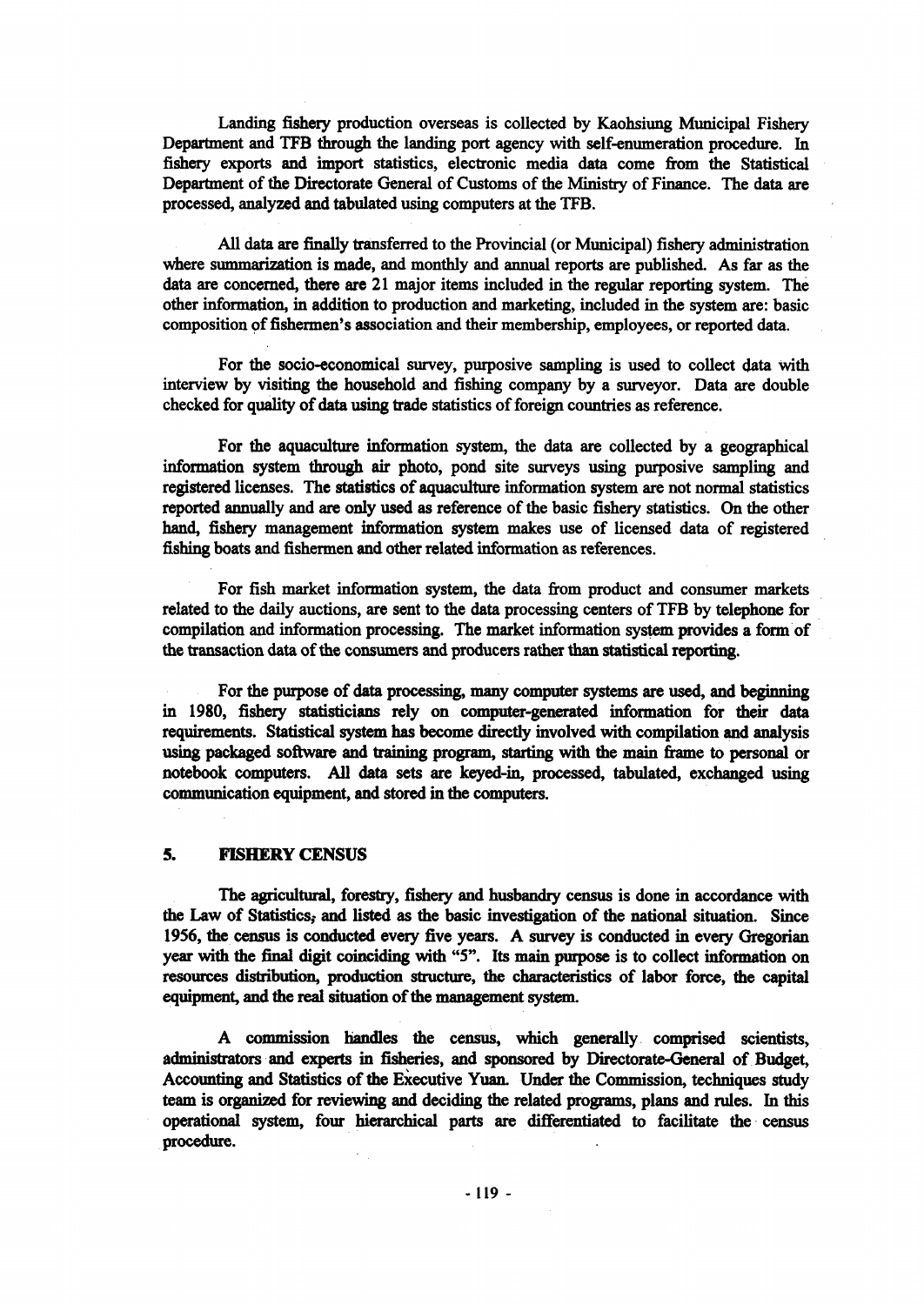The Directorate-General of Budget, Accounting and Statistics is in charge of the whole system. The questionnaires are distributed to temporary surveyors for them to visit the fishery households or companies. An incipient data processing is then carried out by the regional work team.

The regional work teams are usually established as subsidiaries of the town administration. From the top to the lower level of the system, there are county and provincial (or municipal) statisticians working on the verification of the reliability, consistency and reasonableness of the data in order to guarantee their quality. The items on the fishery section of the survey, are as follows:

- a) The general situation, which includes the composition of fishermen's families, the number of working days, organizational type, characters for the managers, workers employed, main objects managed;
- b) Fishing equipment and how it works;
- c) Area of plantation, the equipment used, and how it is planted; and
- d) The will to engage in fishery, the incidental difficulties and demand.

Fishery census is completed by population counts biennially and collected by sample survey once every five years. The last census undertaken in 1996 included information obtainable in calendar year 1990. The population counts of nationwide sample was surveyed through interview procedure of household and self-enumeration of company rather than sample surveys as in 1991.

The fishery census makes use of an IBM 3090 main frame while the fishery basic statistics collected from stations, are processed by Intel-80486 IBM compatible personal computers (PCs). The fishery resource survey data are processed using the Unix system of the workstation or PCs. The fishery management information system by IBM 9221 mainframe through the fishery authority online. The system for integral management of fishing boats and fishermen, market price information are processed by value added network of a central database in a PC, aquaculture information system by PC BBS and others mostly by PC with Statistics Analysis System (SAS) and application programs. Unfortunately, the data sharing in fishery statistics is difficult because these are stored in different systems and their retrieval could be time-consuming.

At present, a large computer fishery network has been designed for fishery statistics and information. Its scope contains a wide area network of main frame computers, local area network of personal computers and end-user personal computers that are hooked up as an integral system, by communication facilities. World wide web (www) is available for information exchange [\(www.tfb.gov.tw](http://www.tfb.gov.tw)).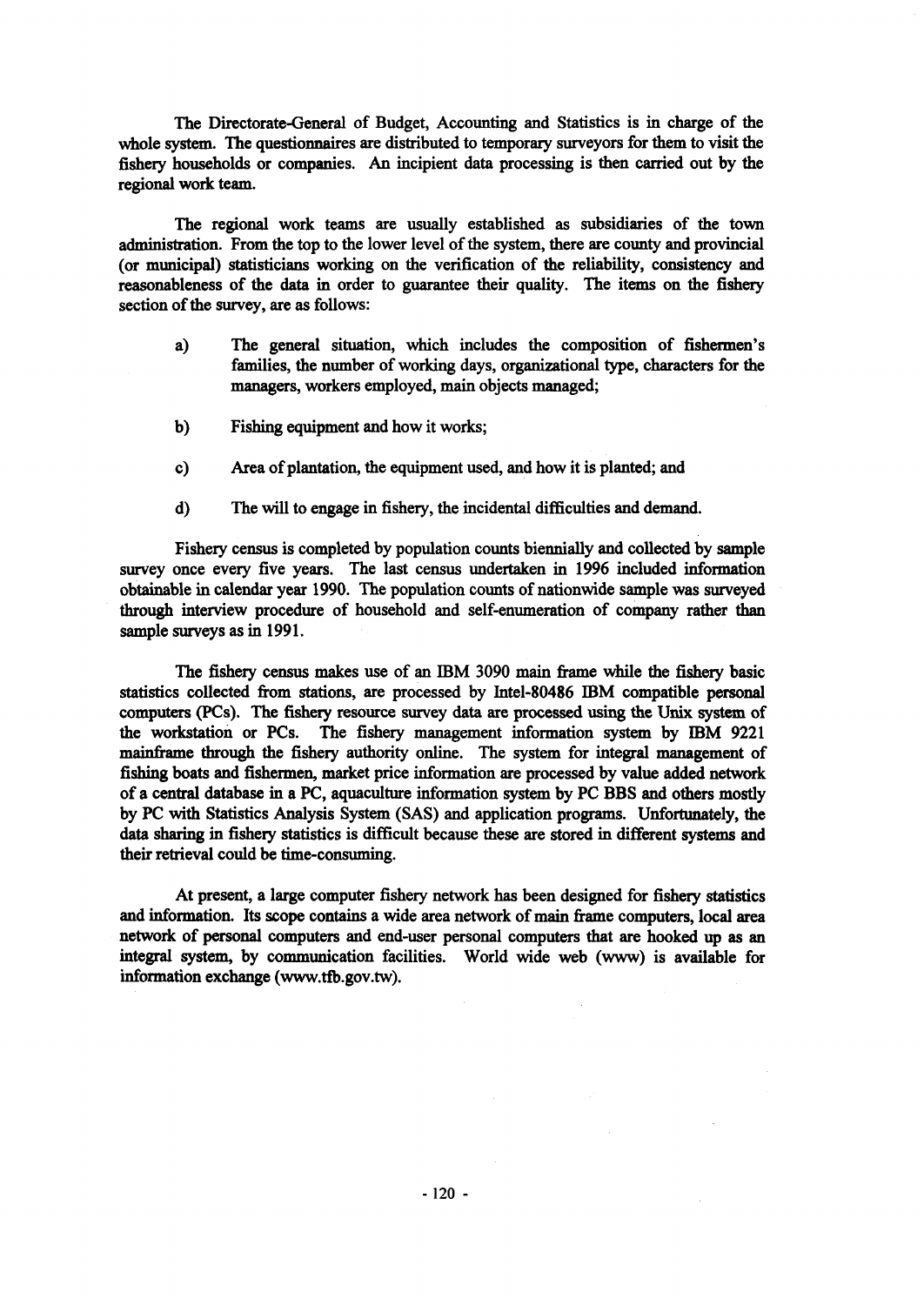## **6. CATCH-EFFORT AND FISH PROCESSING STATISTICS**

Presently, there are about 450 small tuna longliners (50-70 GRT) from Taiwan operating in the waters of Indonesia, the Philippines, Malaysia, Federated States of Micronesia, Guam, Palau, Solomon Islands, Marshall Islands etc. In view of the seasonal catch rates of fish from these waters, some of the tuna longliners shift to other neighboring countries in the South China Sea area from time to time, depending on their respective catch information. The total catch for the small longline as a whole in 1996 was estimated at about 50,000 mt The data for catch and effort statistics are collected by means of a selfenumeration telegraphic station.

The appropriate questionnaires are prepared previously as tools for the daily operation situation in fishing reported from boat owners or captains. Samples are selected by means of purposive sampling. Being aware that timely collection, compilation and analysis of data are fundamental to the effective conservation and management of small longline fisheries, the country will do its best to reinforce the collection system for small longline fisheries data. After 1 July 1996, the data collecting and processing center which was formerly designated to the Institute of Oceanography, National Taiwan University (NTU), had been endorsed to the Overseas Fisheries Development Council (OFDC). After 1 July 1997, the said collection was again endorsed finally to the TFB. Only data verified by TFB and preliminarily processed by OFDC will be provided to the individual scientists of NTU for stock assessment and biological research purposes. This new arrangement would hopefully increase the efficiency of data collection and verification of the collected data. In this connection, the TFB needs to strengthen its manpower and enrich its experience with other competent agencies. The domestic industries will also be involved in statistics and data collection. To enhance the cooperation with regional fishery management organizations, collection and exchange of data will continue to be based on the consistent policy.

Some fishing-based statistics are also collected by National Taiwan University, National Taiwan Ocean University and other related academic institutions. Publications of their data include the Annual Report of Effort and Catch Statistics by Area on Taiwan Demersal Fish Fisheries; Annual Catch Statistics of Taiwanese Tuna Longline Fishery; Statistics of Deep Sea Jigging Fishery of Squid in Southwest Atlantic Region; and Report on Catch Statistics and Resource Survey of Offshore and Coastal Fishery. These are published by TFB from the data collected by the said academic organizations.

Four major groups of fish products are produced from the local fish processing industry. These are: canned products; frozen and cold storage products; smoked, dried and salted products; and dried/seasoned, fish, fin, mullet roe, fish paste, others. In 1996, canned fishery products totaled 11,826 mt which was valued at US \$22 million. Frozen and cold storage products were 162,244 mt, valued at US \$295 million; smoked products were 366 mt, valued at US \$2.9 million; dried and salted products were 12,298 mt, valued at US \$67 million; dried/seasoned products were 4,542 mt, valued at US \$51 million; and fish paste products were 7,837 mt, valued at US \$22 million. On the other hand, processed fishery products not for human food were 34,489 mt and valued at US \$14 million.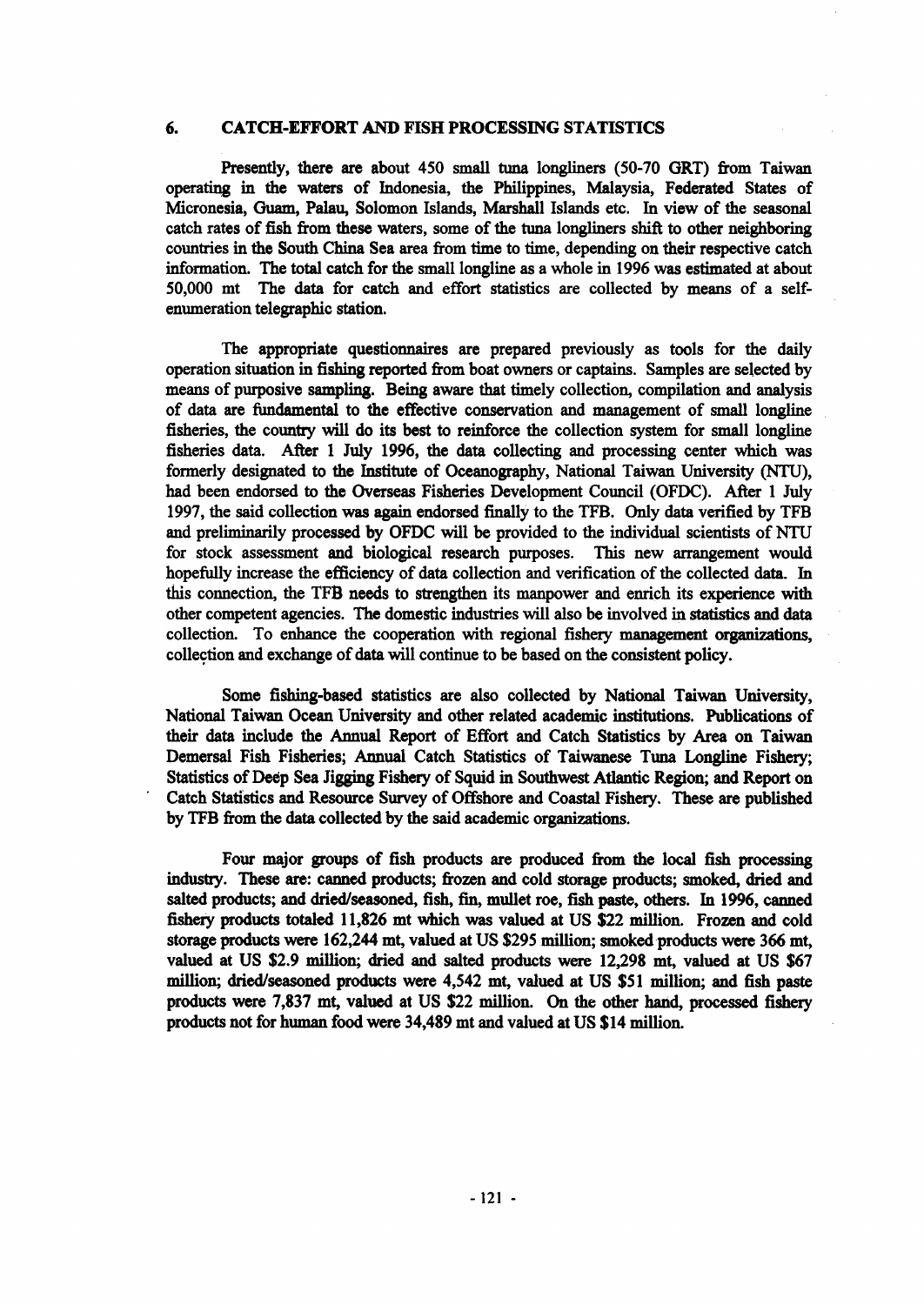The fish processing industry in Taiwan can be grouped into two categories in terms of the scale of operation, *viz* factories which are export oriented and manufacture high value added products for the overseas markets, and factories which are small and medium in operational-size but produce traditional fish products for local demand and regional markets. The number of fish processing plants were 834 in 1996, representing an increase of 87 compared with that of 1995. Of this total number, 592 were cottage industries, 220 were Product Inspection Bureau classified plants, and 22 were licensed plant.

There are 21 local fishing sections in 21 counties in Taiwan Province, and one Kaohsiung Municipal Fishery Department. Some 18 of these are attached to the Agriculture Bureau or Construction Bureau of the county government. At present, fishery statistics, including data collection and processing is an official routinary work of the Fishery Section. Fishery statistics belong to agriculture statistics, and is featured in the yearly report to the District Magistrate and Director of Agriculture. There are no full-time employees at the subdistricts.

The work is done by the local veterinarian or any member of the office. Since there are few inland fisheries operated in Taiwan, 37 fishermen's associations and their offices along the coast of Taiwan are utilized as major fishery collection center of statistical data.

## **7. PROPOSALS TO IMPROVE NATIONAL FISHERY STATISTICAL SYSTEMS**

- a) Invitation of experts, scholars, professions of fishery and related fields to attend meeting on open issues and update the information of the fisheries yearbook of Taiwan area;
- b) Provision of extensive training to the country's surveyors and building up of a well-defined statistical system for capture fisheries. Implementation of sample investigative data to rectify the fisheries yearbook of the Taiwan area;
- c) Release of fishery periodicals and booklets for surveyor's reference;
- d) Continuous updating of the information to identify and clarify ambiguous points;
- e) Release of operation manuals on fishery surveying information system to help surveyors on system utilization; and
- f) Building up of computer and communication systems, and of information exchange to enhance the related database of fishery statistics.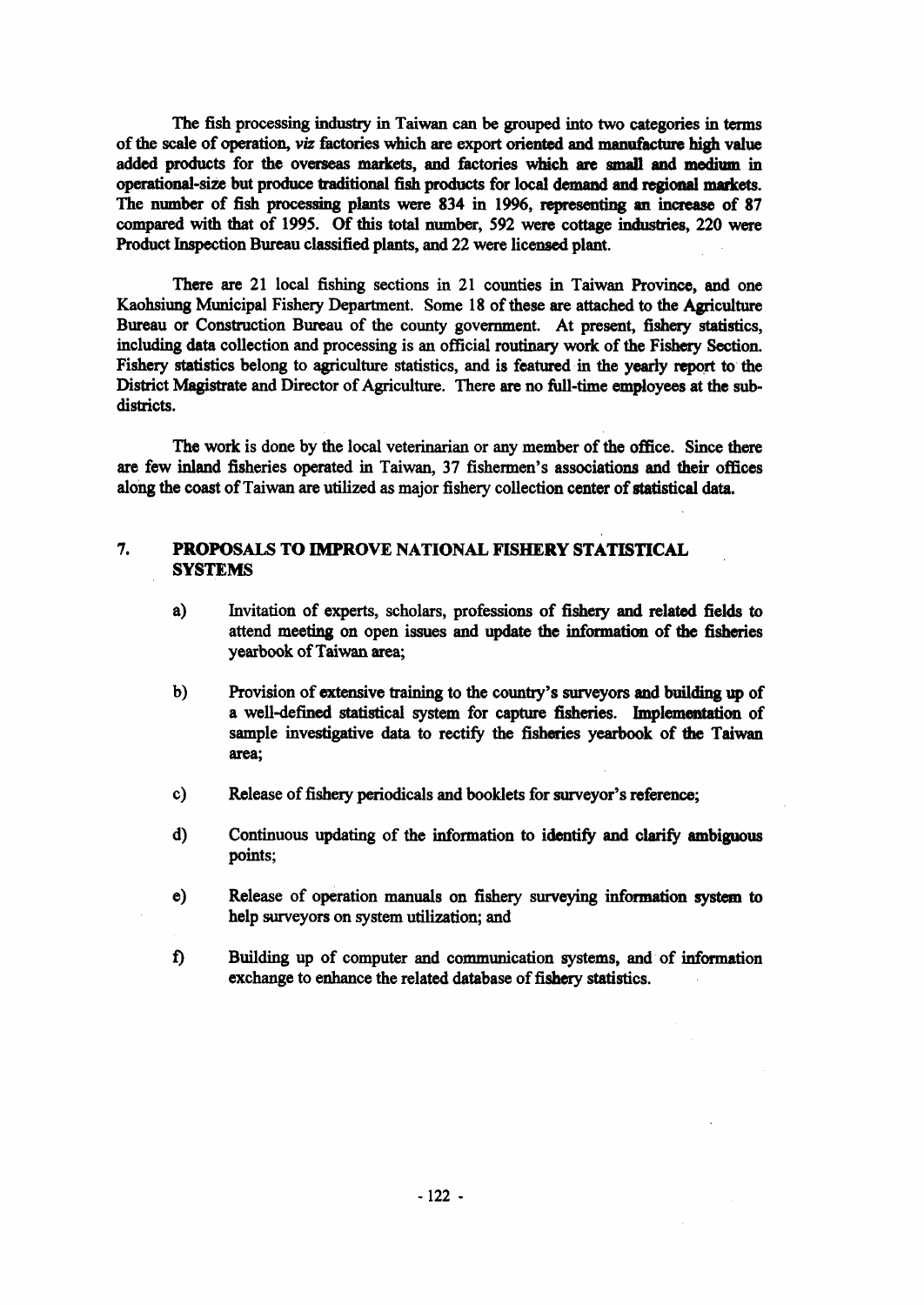|                                    |                    |                          |                           |                          |                       |                          | <b>Unit: MT</b>                           |
|------------------------------------|--------------------|--------------------------|---------------------------|--------------------------|-----------------------|--------------------------|-------------------------------------------|
| <b>Type of Fisheries</b><br>(Year) | <b>Grand Total</b> | <b>Far Sea Fisheries</b> | <b>Offshore Fisheries</b> | <b>Coastal Fisheries</b> | <b>Marine Culture</b> | Inland<br><b>Culture</b> | <b>Inland Fishing</b><br><b>Fisheries</b> |
| 1990                               | ,455,495           | 766,985                  | 292,391                   | 48,362                   | 36,507                | 3,494                    | 307,756                                   |
| 1991                               | 316,651,ا          | 714,263                  | 266,945                   | 41,231                   | 31,192                | 2,327                    | 260,693                                   |
| 1992                               | 1,326,981          | 737,638                  | 280,513                   | 45,401                   | 33,958                | 1,782                    | 227,690                                   |
| 1993                               | .423,971           | 834,965                  | 258,601                   | 43,443                   | 35,105                | 1,688                    | 250,170                                   |
| 1994                               | ,255,273           | 683,780                  | 242,272                   | 39,800                   | 33,185                | 1,456                    | 254,780                                   |
| 1995                               | 296,886,           | 709,543                  | 255,981                   | 43,518                   | 33,230                | 1,211                    | 253,404                                   |
| 1996                               | ,239,635           | 668,979                  | 256,654                   | 41,033                   | 34,889                | 443                      | 237,636                                   |

# **Table 1. Fisheries Production, 1990-1996**

# **Table 2. Fisheries Value, 1990-1996**

|                                    |                    |                          |                           |                          |                       | Unit: Thousand N.T. S.          |                                           |  |
|------------------------------------|--------------------|--------------------------|---------------------------|--------------------------|-----------------------|---------------------------------|-------------------------------------------|--|
| <b>Type of Fisheries</b><br>(Year) | <b>Grand Total</b> | <b>Far Sea Fisheries</b> | <b>Offshore Fisheries</b> | <b>Coastal Fisheries</b> | <b>Marine Culture</b> | <b>Inland</b><br><b>Culture</b> | <b>Inland Fishing</b><br><b>Fisheries</b> |  |
| 1990                               | 89,154,163         | 35,248,572               | 18,234,546                | 3,960,095                | 3,040,645             | 180,376                         | 28,489,929                                |  |
| 1991                               | 83,526,072         | 32,203,991               | 17,457,328                | 3,516,865                | 2,597,564             | 91,686                          | 27,658,639                                |  |
| 1992                               | 83,715,433         | 34,622,193               | 16,393,842                | 3,326,754                | 3,086,938             | 80,605                          | 250,170                                   |  |
| 1993                               | 93,175,224         | 42,700,613               | 17,285,500                | 3,270,613                | 3,463,073             | 102,554                         | 26,352,871                                |  |
| 1994                               | 89,201,376         | 36,046,903               | 16,083,584                | 3,430,129                | 3,083,369             | 74,321                          | 30,483,070                                |  |
| 1995                               | 100,565,749        | 43,084,074               | 16,930,516                | 3,978,190                | 3,183,258             | 58,738                          | 33,330,973                                |  |
| 1996                               | 97,265,187         | 43,827,522               | 16,585,511                | 4,256,372                | 3,135,683             | 34,160                          | 29,425,939                                |  |

 $\sim 100$  km s  $^{-1}$ 

 $\sim 10^{11}$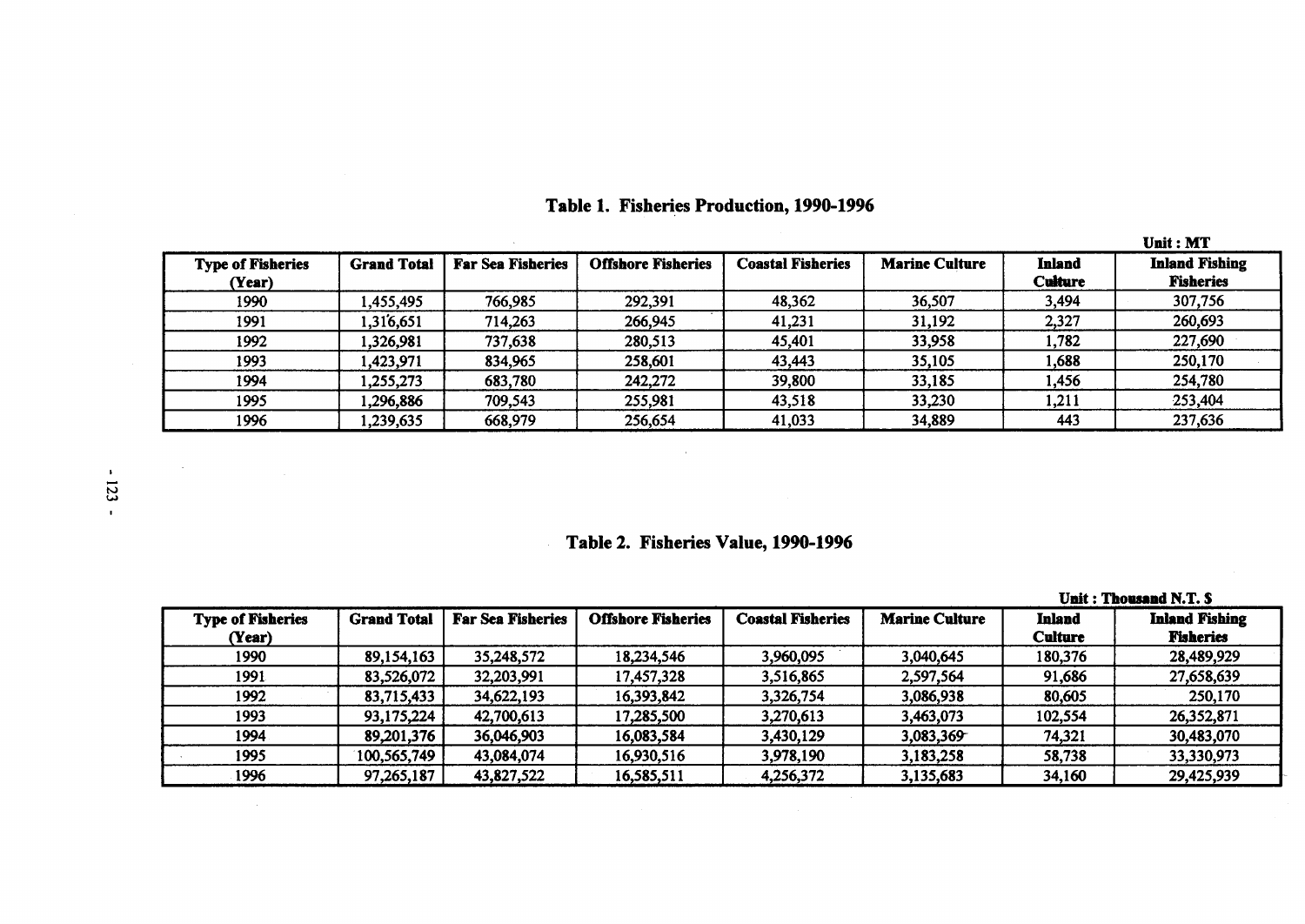|      |                                      |                        |                        |                           | <b>Unit: KG</b>       |
|------|--------------------------------------|------------------------|------------------------|---------------------------|-----------------------|
| Year | <b>Total of Fisheries Production</b> | <b>Total of Export</b> | <b>Total of Import</b> | <b>Total of nonedible</b> | <b>Domestic sales</b> |
| 1990 | 1,455,495,000                        | 391,315,349            | 530,073,906            | 470,124,222               | 1,124,129,335         |
| 1991 | 1,316,651,000                        | 416,969,402            | 499,238,539            | 435,542,798               | 963, 377, 339         |
| 1992 | 1,326,981,000                        | 342,163,396            | 484,984,012            | 399, 163, 826             | 1,070,637,790         |
| 1993 | 1,423,971,000                        | 382,294,688            | 592,569,216            | 488,158,322               | 1,146,087,206         |
| 1994 | 1,255,273,000                        | 419,873,544            | 581,720,371            | 459,824,292               | 957,295,535           |
| 1995 | 1,296,865,000                        | 465,700,609            | 553,919,753            | 424,880,722               | 960,203,422           |
| 1996 | 1,239,635,000                        | 419,212,389            | 508,043,923            | 377,920,057               | 950,546,477           |
|      |                                      |                        |                        |                           |                       |

**Table 3. Total amount used for human consumption in Taiwan**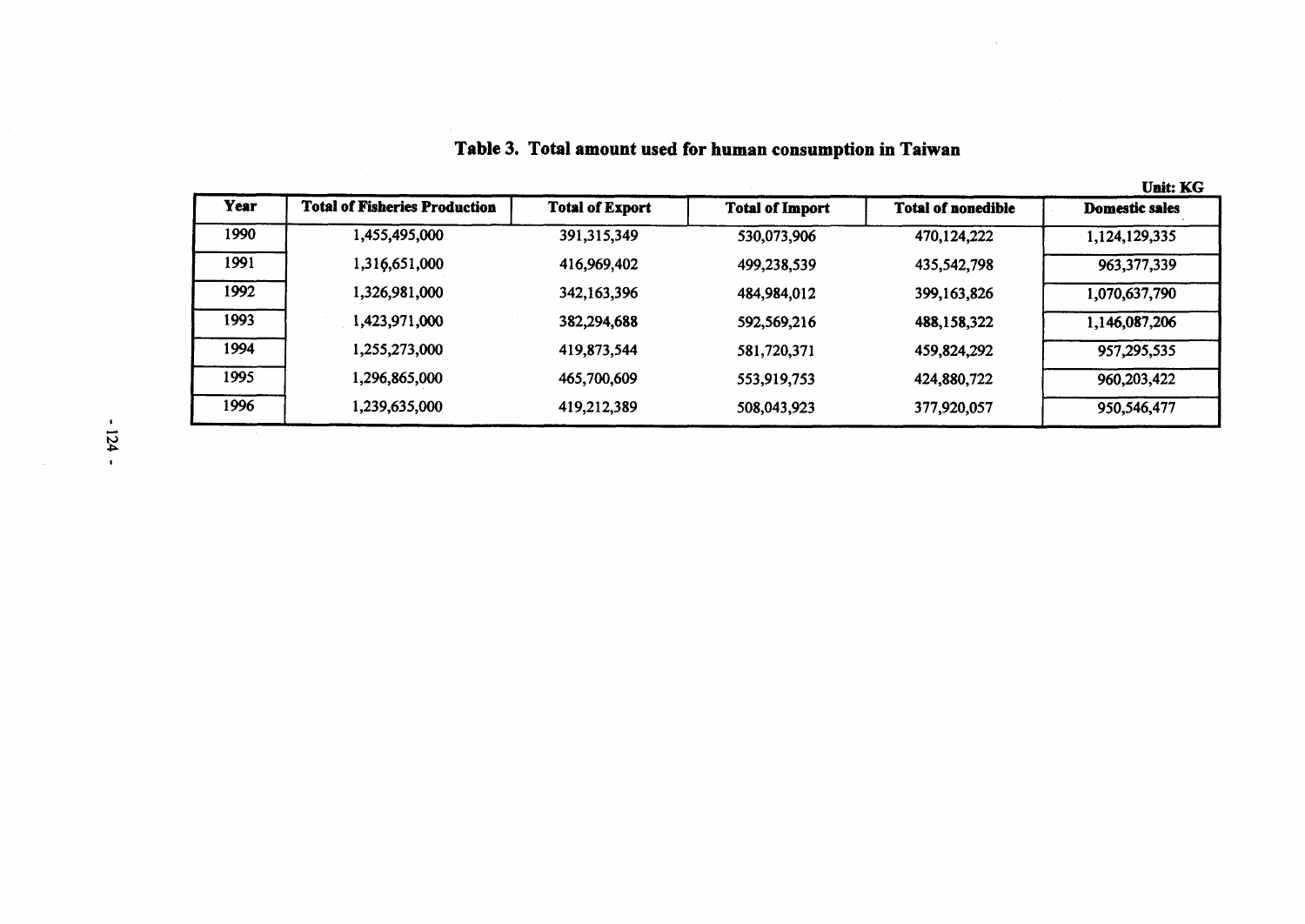|  | Table 4. An analysis of import of major product goups/species |  |
|--|---------------------------------------------------------------|--|
|  |                                                               |  |

**Q: Qty:Mt V: Value:Million US \$**

 $\mathbf{r}$ 

|                                             |         |     |      |         |     |      |         |     |      |         | P:Unit Value:US\$/kg |      |
|---------------------------------------------|---------|-----|------|---------|-----|------|---------|-----|------|---------|----------------------|------|
| <b>Name of the product</b><br>group/species | 1990    |     |      | 1991    |     |      | 1992    |     |      | 1993    |                      |      |
|                                             |         |     |      |         |     |      |         |     | p    |         |                      |      |
| Eel                                         | 262,    | 41  | 32.5 | 752     | 40  | 53.2 | 755     | 33  | 43.7 | 477     | 20                   | 41.9 |
| Shrimp*                                     | 5,161   | 29  | 5.6  | 6,289   | 33  | 5.2  | 13,355  | 56  | 4.2  | 19,217  | 78                   | 4.1  |
| Salmon                                      | 174     |     | 5.7  | 405     |     | 2.5  | 736     |     | 4.1  | 3,182   | 13                   | 4.1  |
| Halibut                                     | 9,104   | 11  | 1.2  | 11,869  | 14  | 1.2  | 13,591  | 24  | 1.8  | 17,044  | 26                   | 1.5  |
| Oth. fish**                                 | 471,612 | 268 | 0.6  | 429,888 | 274 | 0.6  | 398,975 | 259 | 0.6  | 492,006 | 273                  | 0.6  |
| Other                                       | 42,761  | 124 | 2.9  | 50,036  | 142 | 2.8  | 57,572  | 173 | 3.0  | 60,643  | 187                  | 3.1  |
| <b>Total Marine Exports</b>                 | 530,074 | 473 | 0.9  | 499,239 | 504 | 1.0  | 484,984 | 548 | 1.1  | 592,569 | 597                  | 1.0  |

| Name of the product<br>group/species | 1994    |     |      | 1995    |     |      | 1996    |     |      |
|--------------------------------------|---------|-----|------|---------|-----|------|---------|-----|------|
|                                      |         |     | D    |         |     | P    |         |     |      |
| Eel                                  | 941     | 30  | 31.9 | 1,298   | 39  | 30.0 | 1,124   | 34  | 30.2 |
| Shrimp*                              | 25,104  | 103 | 4.1  | 23,461  | 98  | 4.2  | 22,880  | 101 | 4.4  |
| <b>Salmon</b>                        | 7,016   | 22  | 3.1  | 10,349  | 28  | 2.7  | 11,858  | 30  | 2.5  |
| Halibut                              | 5,171   | 24  | 1.6  | 15,912  | 26  | 1.6  | 13,350  | 23  | 1.7  |
| Oth. fish**                          | 467,670 | 248 | 0.5  | 435,147 | 262 | 0.6  | 386,419 | 280 | 0.7  |
| Other                                | 65,818  | 206 | 3.1  | 67,753  | 208 | 3.1  | 72,413  | 220 | 3.0  |
| <b>Total Marine Exports</b>          | 581,720 | 633 | 1.1  | 553,920 | 661 | 1.2  | 508,044 | 688 | 1.4  |

**\* incl. Striped prawn, grass shrimp**

**\*\* incl. Yellow fin, blue fin, southern blue fin, longfinned, big eye and other tuna and Skipjack**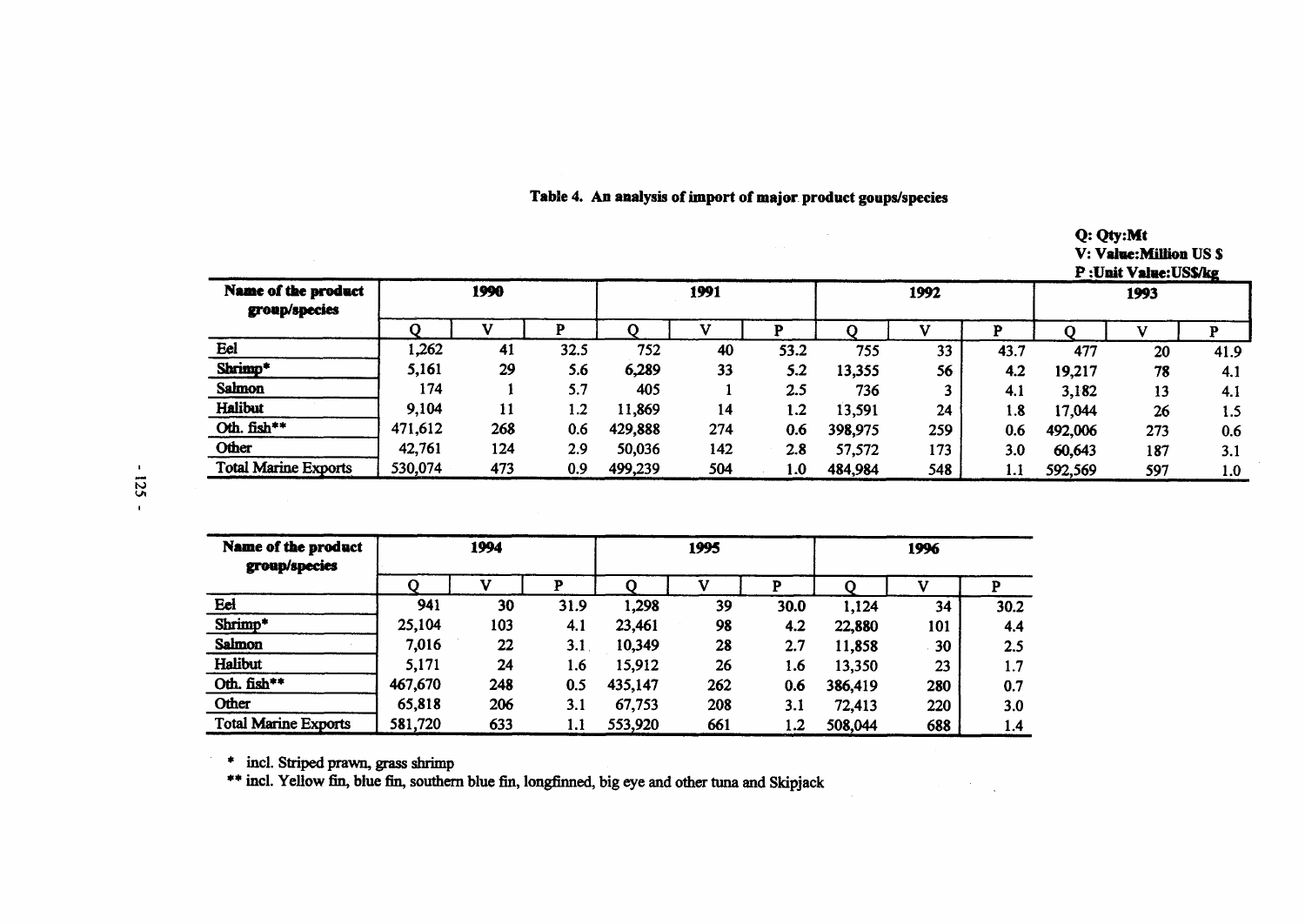## **Table 5. An analysis of export of major product goups/species**

**Q: Qty:Mt V: Value:Million US \$ P: Unit Value:US\$/kg**

| <b>Name of the product</b><br>group/species | 1990    |       | 1991 |         |       | 1992 |         |       | 1993 |         |       |      |
|---------------------------------------------|---------|-------|------|---------|-------|------|---------|-------|------|---------|-------|------|
|                                             |         |       |      |         |       |      |         |       |      |         |       |      |
| Eel                                         | 46,933  | 455   | 9.7  | 46,097  | 563   | 12.2 | 44,696  | 582   | 13.0 | 37,797  | 618   | 16.4 |
| Tuna'                                       | 193,054 | 396   | 2.1  | 201,058 | 364   | 1.8  | 161,587 | 330   | 2.0  | 202,975 | 370   | 1.8  |
| Oth. fish                                   | 40,734  | 86    | 2.1  | 48,243  | 106   | 2.2  | 41,720  | 102   | 2.4  | 45,109  | 107   | 2.4  |
| <b>Squid</b>                                | 40,988  | 70    | 1.7  | 35,229  | 76    | 2.2  | 27,712  | 74    | 2.7  | 32,167  | 77    | 2.4  |
| Shrimp*                                     | 17,183  | 142   | 8.3  | 17,157  | 141   | 8.2  | 12,424  | 122   | 9.8  | 6,631   | 61    | 9.2  |
| Other                                       | 52,423  | 106   |      | 69,185  | 123   | 1.8  | 54,025  | 110   | 2.0  | 57,616  | 114   | 2.0  |
| <b>Total Marine Exports</b>                 | 391,315 | 1,255 | 3.2  | 416,969 | 1,373 | 3.3  | 342,164 | 1,320 | 3.9  | 382,295 | 1,347 | 3.5  |

| <b>Name of the product</b><br>group/species |         | 1994  |      |         | 1995  |      | 1996    |       |      |
|---------------------------------------------|---------|-------|------|---------|-------|------|---------|-------|------|
|                                             |         |       | P    |         |       | P    |         |       |      |
| Eel                                         | 23,732  | 448   | 18.9 | 15,442  | 340   | 22.0 | 18,239  | 314   | 17.2 |
| Tuna <sup>#</sup>                           | 239,715 | 588   | 2.5  | 286,651 | 734   | 2.6  | 218,123 | 623   | 2.9  |
| Oth. fish                                   | 54,191  | 132   | 2.4  | 57,430  | 159   | 2.8  | 31,040  | 83    | 2.7  |
| <b>Squid</b>                                | 32,898  | 60    | 1.8  | 28,242  | 61    | 2.2  | 28,105  | 59    | 2.1  |
| Shrimp*                                     | 5,196   | 54    | 10.7 | 4,815   | 52    | 10.8 | 4,558   | 45    | 9.9  |
| Other                                       | 64,142  | 120   | 1.9  | 73,121  | 146   | 2.0  | 119,147 | 211   | 1.8  |
| <b>Total Marine Exports</b>                 | 419,874 | 1,402 | 3.3  | 465,701 | 1,492 | 3.2  | 419,212 | 1,335 | 3.2  |

# incl. Yellow fin, blue fin, southern blue fin, longfinned, big eye and other tuna and Skipjack

\* incl. Striped prawn, grass shrimp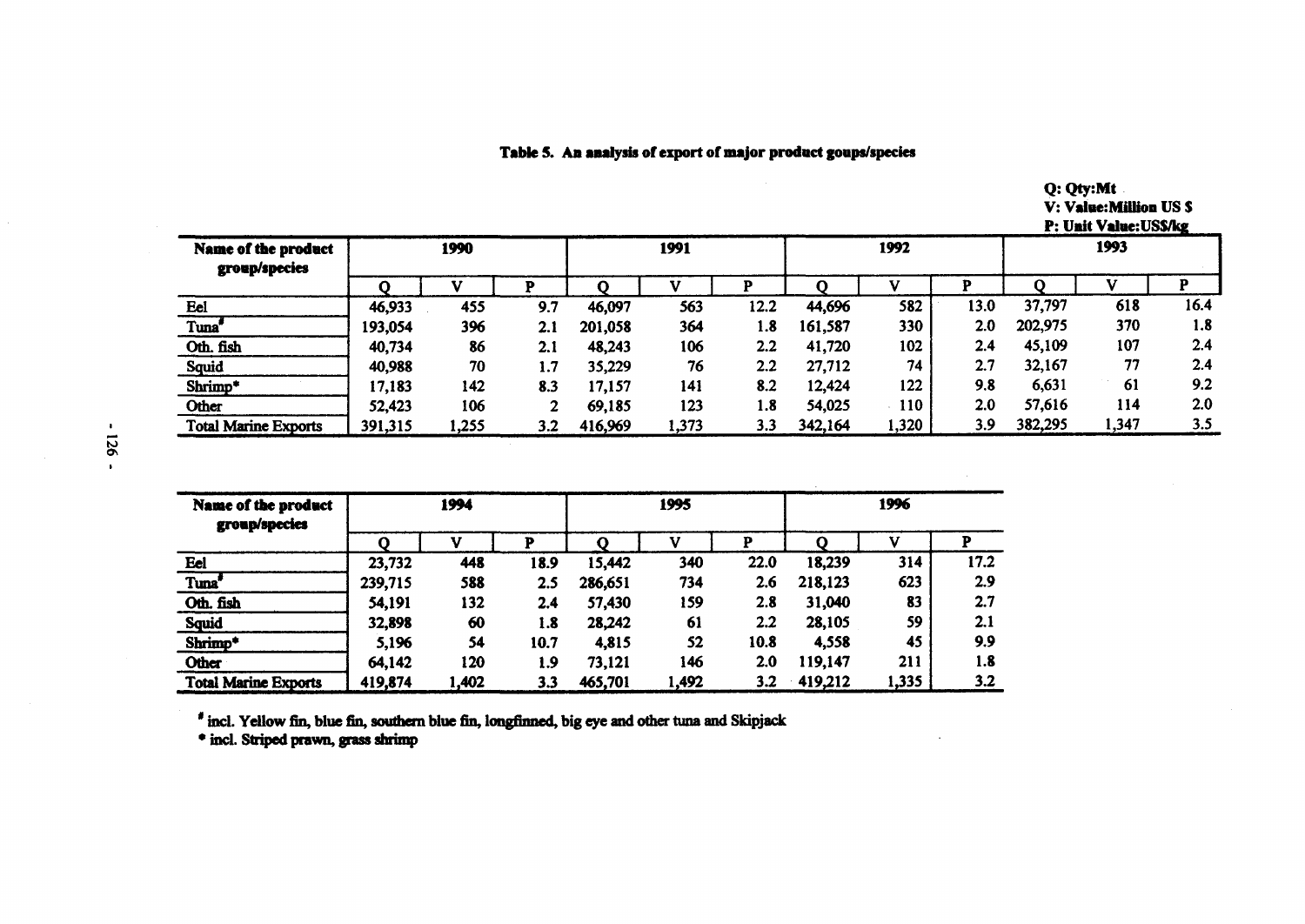## **Table 6. Fisheries production and value by type of fisheries (1990-1992)**

l,

|                                 |          |          |          |          | Unit:Quantity: M.T.    |          |
|---------------------------------|----------|----------|----------|----------|------------------------|----------|
|                                 |          |          |          |          | Value:Thousand N.T. \$ |          |
| Year                            |          | 1990     |          | 1991     |                        | 1992     |
| <b>Type of Fisheries</b>        | Quantity | Value    | Quantity | Value    | <b>Quantity</b>        | Value    |
| <b>Grand Total</b>              | 1111232  | 57623589 | 1024766  | 53269869 | 1065333                | 54423394 |
| <b>Far Sea Fisheries</b>        | 766985   | 35248572 | 714263   | 32203991 | 737638                 | 34622193 |
| <b>OtterTrawl</b>               | 97145    | 4277440  | 86115    | 3814168  | 40064                  | 2006836  |
| <b>Bull Trawl</b>               | 104128   | 4319067  | 98775    | 4269631  | 71375                  | 3606226  |
| Purse Seine for Tuna            | 124599   | 3013627  | 107062   | 2456971  | 165879                 | 4182712  |
| Tuna Long Line                  | 155921   | 9993993  | 134574   | 7880426  | 237132                 | 16256080 |
| Gill Net of Large Mesh Size     | 125112   | 6248412  | 90982    | 5090863  | 25551                  | 1331060  |
| <b>Squid Jigging</b>            | 88254    | 4685110  | 124176   | 5753720  | 151535                 | 5828660  |
| Squid Gill Net                  | 38034    | 2110795  | 51326    | 2555221  | 11053                  | 456489   |
| Torch Light Net for Saury       | 31877    | 548283   | 19473    | 331041   | 34235                  | 917847   |
| <b>Coral Fishing</b>            |          |          |          |          |                        |          |
| <b>Other Far Sea Fisheries</b>  | 1915     | 51844    | 1780     | 51951    | 814                    | 36644    |
| <b>Offshore Fisheries</b>       | 292391   | 18234546 | 266945   | 17457328 | 280513                 | 16393842 |
| <b>Purse Seine</b>              | 9826     | 357793   | 6605     | 177342   | 13887                  | 507136   |
| <b>Purse Seine for Mackerel</b> | 53897    | 1077930  | 42734    | 950478   | 60858                  | 1315625  |
| <b>Torch Light Net</b>          | 34132    | 2164571  | 24292    | 1803318  | 23156                  | 1247123  |
| Drag Net                        | 120697   | 8713733  | 125259   | 9112550  | 110960                 | 7264788  |
| Gill Net                        | 22307    | 2080286  | 19921    | 2055720  | 17476                  | 1836745  |
| Driving-in Net                  | 484      | 7540     | 379      | 7128     | 325                    | 10500    |
| Other Offshore Nets             | 4650     | 631131   | 4322     | 490937   | 2350                   | 222263   |
| Tuna Long Line                  | 21292    | 1693263  | 23960    | 1648665  | 29043                  | 1990738  |
| Misc. Fish Long Line            | 13847    | 818751   | 12957    | 676159   | 16993                  | 1578420  |
| <b>Troll Line</b>               | 3945     | 285655   | 3699     | 248053   | 2288                   | 104425   |
| Pole and Lines Boote            | 5173     | 322954   | 1602     | 217796   | 1462                   | 163392   |
| <b>Other Angling</b>            | 322      | 18656    | 403      | 36850    | 470                    | 46664    |
| <b>Coral Fishing</b>            | 1        | 1150     |          |          |                        |          |
| Other Offshore Fisheries        | 1821     | 61132    | 812      | 32332    | 1245                   | 106025   |
| <b>Coastal Fisheries</b>        | 48362    | 3960095  | 41231    | 3516865  | 45401                  | 3326754  |
| Set Net                         | 7026     | 340257   | 8311     | 481326   | 10537                  | 601415   |
| <b>Beach Seine</b>              | 773      | 82476    | 427      | 38331    | 432                    | 47075    |
| <b>Torch Light Net</b>          | 5474     | 538662   | 3081     | 344330   | 2544                   | 148401   |
| Gill Net                        | 17472    | 1323602  | 14183    | 1161767  | 15405                  | 1038331  |
| Other Coastal Nets              | 4981     | 500550   | 3472     | 341940   | 4077                   | 490138   |
| Pole and Lines Boote            | 3890     | 247886   | 2556     | 173644   | 2999                   | 162070   |
| Long Line                       | 2460     | 280249   | 2635     | 304147   | 1396                   | 109266   |
| <b>Other Angling</b>            | 497      | 28864    | 563      | 25433    | 624                    | 32105    |
| <b>Spear Fishing</b>            | 1862     | 259591   | 2151     | 282416   | 1894                   | 174044   |
| <b>Sport Fishing</b>            | 441      | 42306    | 495      | 44324    | 263                    | 23391    |
| <b>Other Coastal Fisheries</b>  | 3486     | 315653   | 3358     | 319207   | 5228                   | 500518   |
| <b>Inland Fishing Fisheries</b> | 3494     | 180376   | 2327     | 91686    | 1782                   | 80605    |
| <b>Inland Water Fishing</b>     | 2075     | 98824    | 1130     | 36400    | 743                    | 29716    |
| <b>Reservoir Fishing</b>        | 1179     | 67687    | 1054     | 51443    | 980                    | 48192    |
| Other Inland Fishing            | 241      | 13865    | 143      | 3844     | 58                     | 2697     |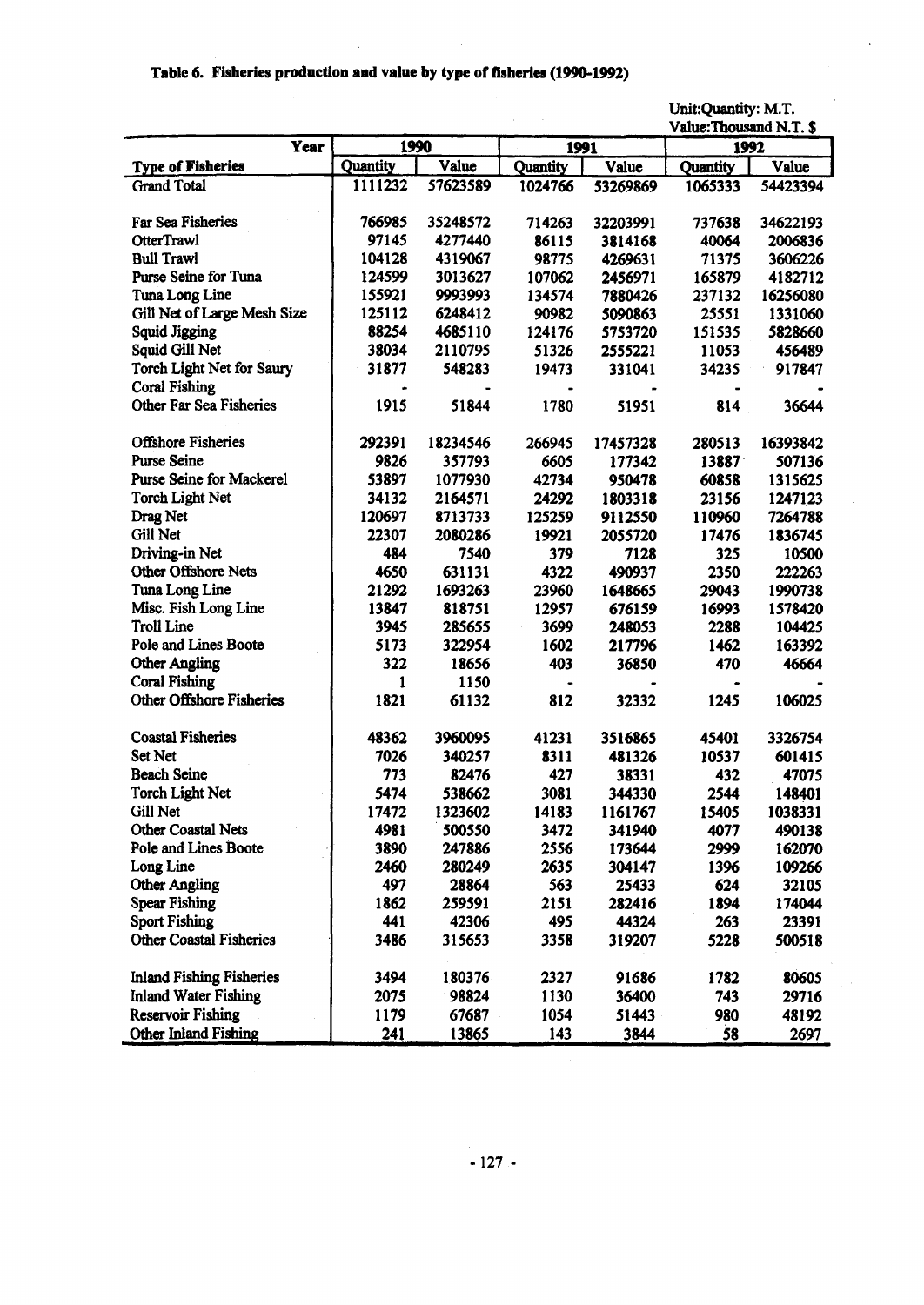#### **Table 6a. Fisheries production and value by type of fisheries (1999-1996)**

**Unit:Quantity: M.T.**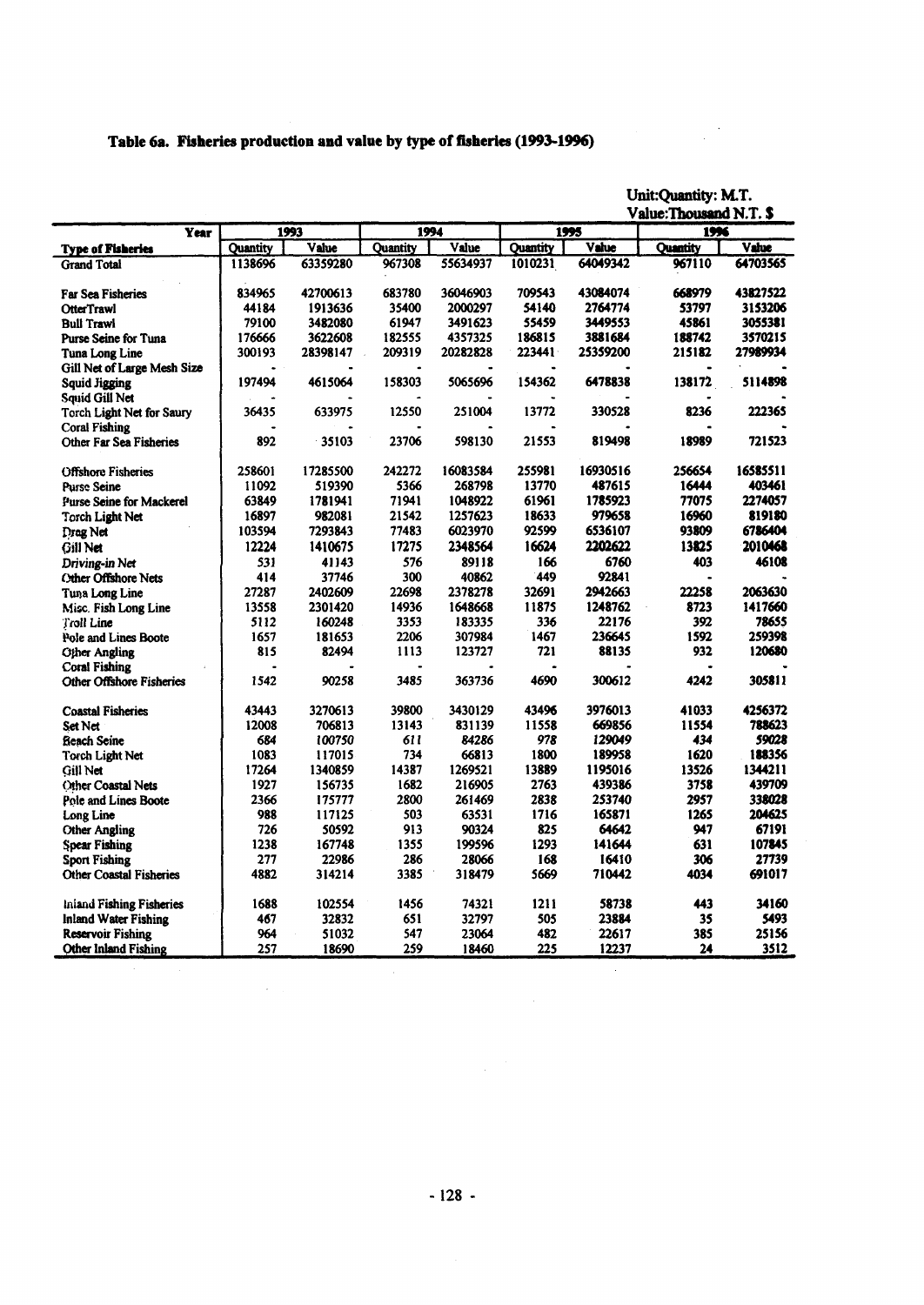# **Table 6b. Fisheries production by type of fisheries (1993-1996)**

 $\mathcal{L}$ 

|                                |                 |                          |          |                 |                 | <b>Unit: Quantity: M.T.</b> |                 |                          |  |  |  |
|--------------------------------|-----------------|--------------------------|----------|-----------------|-----------------|-----------------------------|-----------------|--------------------------|--|--|--|
| Year                           |                 | 1993                     | 1994     |                 |                 | 1995                        | 1996            |                          |  |  |  |
| <b>Type of Fisheries</b>       | <b>Quantity</b> | $\overline{\mathcal{U}}$ | Quantity | $\overline{\%}$ | <b>Ouantity</b> | $\overline{\mathcal{H}}$    | <b>Quantity</b> | $\overline{\mathcal{U}}$ |  |  |  |
| <b>Grand Total</b>             | 1138696         | 100.00%                  | 967308   | 100.00%         | 1010231         | 100.00%                     | 967110          | 100.00%                  |  |  |  |
|                                |                 |                          |          |                 |                 |                             |                 |                          |  |  |  |
| Far Sea Fisheries              | 834965          | 73.33%                   | 683780   | 70.69%          | 709543          | 70.24%                      | 668979          | 69.17%                   |  |  |  |
| OtterTrawl                     | 44184           | 3.88%                    | 35400    | 3.66%           | 54140           | 5.36%                       | 53797           | 5.56%                    |  |  |  |
| <b>Bull Trawl</b>              | 79100           | 6.95%                    | 61947    | 6.40%           | 55459           | 5.49%                       | 45861           | 4.74%                    |  |  |  |
| Purse Seine for Tuna           | 176666          | 15.51%                   | 182555   | 18.87%          | 186815          | 18.49%                      | 188742          | 19.52%                   |  |  |  |
| Tuna Long Line                 | 300193          | 26.36%                   | 209319   | 21.64%          | 223441          | 22.12%                      | 215182          | 22.25%                   |  |  |  |
| Gill Net of Large Mesh Size    |                 |                          |          |                 |                 |                             |                 |                          |  |  |  |
| Squid Jigging                  | 197494          | 17.34%                   | 158303   | 16.37%          | 154362          | 15.28%                      | 138172          | 14.29%                   |  |  |  |
| Squid Gill Net                 |                 |                          |          |                 |                 |                             |                 |                          |  |  |  |
| Torch Light Net for Saury      | 36435           | 3.20%                    | 12550    | 1.30%           | 13772           | 1.36%                       | 8236            | 0.85%                    |  |  |  |
| <b>Coral Fishing</b>           |                 |                          |          |                 |                 |                             |                 |                          |  |  |  |
| Other Far Sea Fisheries        | 892             | 0.08%                    | 23706    | 2.45%           | 21553           | 2.13%                       | 18989           | 1.96%                    |  |  |  |
|                                |                 |                          |          |                 |                 |                             |                 |                          |  |  |  |
| <b>Offshore Fisheries</b>      | 258601          | 22.71%                   | 242272   | 25.05%          | 255981          | 25.34%                      | 256654          | 26.54%                   |  |  |  |
| <b>Purse Seine</b>             | 11092           | 0.97%                    | 5366     | 0.55%           | 13770           | 1.36%                       | 16444           | 1.70%                    |  |  |  |
| Purse Seine for Mackerel       | 63849           | 5.61%                    | 71941    | 7.44%           | 61961           | 6.13%                       | 77075           | 7.97%                    |  |  |  |
| <b>Torch Light Net</b>         | 16897           | 1.48%                    | 21542    | 2.23%           | 18633           | 1.84%                       | 16960           | 1.75%                    |  |  |  |
| Drag Net                       | 103594          | 9.10%                    | 77483    | 8.01%           | 92599           | 9.17%                       | 93809           | 9.70%                    |  |  |  |
| Gill Net                       | 12224           | 1.07%                    | 17275    | 1.79%           | 16624           | 1.65%                       | 13825           | 1.43%                    |  |  |  |
| Driving-in Net                 | 531             | 0.05%                    | 576      | 0.06%           | 166             | 0.02%                       | 403             | 0.04%                    |  |  |  |
| Other Offshore Nets            | 414             | 0.04%                    | 300      | 0.03%           | 449             | 0.04%                       |                 |                          |  |  |  |
| Tuna Long Line                 | 27287           | 2.40%                    | 22698    | 2.35%           | 32691           | 3.24%                       | 22258           | 2.30%                    |  |  |  |
| Misc. Fish Long Line           | 13558           | 1.19%                    | 14936    | 1.54%           | 11875           | 1.18%                       | 8723            | 0.90%                    |  |  |  |
| <b>Troll Line</b>              | 5112            | 0.45%                    | 3353     | 0.35%           | 336             | 0.03%                       | 392             | 0.04%                    |  |  |  |
| Pole and Lines Boote           | 1657            | 0.15%                    | 2206     | 0.23%           | 1467            | 0.15%                       | 1592            | 0.16%                    |  |  |  |
| <b>Other Angling</b>           | 815             | 0.07%                    | 1113     | 0.12%           | 721             | 0.07%                       | 932             | 0.10%                    |  |  |  |
| <b>Coral Fishing</b>           |                 |                          |          |                 |                 |                             |                 |                          |  |  |  |
| Other Offshore Fisheries       | 1542            | 0.14%                    | 3485     | 0.36%           | 4690            | 0.46%                       | 4242            | 0.44%                    |  |  |  |
|                                |                 |                          |          |                 |                 |                             |                 |                          |  |  |  |
| <b>Coastal Fisheries</b>       | 43443           | 3.82%                    | 39800    | 4.11%           | 43496           | 4.31%                       | 41033           | 4.24%                    |  |  |  |
| Set Net                        | 12008           | 1.05%                    | 13143    | 1.36%           | 11558           | 1.14%                       | 11554           | 1.19%                    |  |  |  |
| <b>Beach Seine</b>             | 684             | 0.06%                    | 611      | 0.06%           | 978             | 0.10%                       | 434             | 0.04%                    |  |  |  |
| Torch Light Net                | 1083            | 0.10%                    | 734      | 0.08%           | 1800            | 0.18%                       | 1620            | 0.17%                    |  |  |  |
| Gill Net                       | 17264           | 1.52%                    | 14387    | 1.49%           | 13889           | 1.37%                       | 13526           | 1.40%                    |  |  |  |
| <b>Other Coastal Nets</b>      | 1927            | 0.17%                    | 1682     | 0.17%           | 2763            | 0.27%                       | 3758            | 0.39%                    |  |  |  |
| Pole and Lines Boote           | 2366            | 0.21%                    | 2800     | 0.29%           | 2838            | 0.28%                       | 2957            | 0.31%                    |  |  |  |
| Long Line                      | 988             | 0.09%                    | 503      | 0.05%           | 1716            | 0.17%                       | 1265            | 0.13%                    |  |  |  |
| <b>Other Angling</b>           | 726             | 0.06%                    | 913      | 0.09%           | 825             | 0.08%                       | 947             | 0.10%                    |  |  |  |
| <b>Spear Fishing</b>           | 1238            | 0.11%                    | 1355     | 0.14%           | 1293            | 0.13%                       | 631             | 0.07%                    |  |  |  |
| <b>Sport Fishing</b>           | 277             | 0.02%                    | 286      | 0.03%           | 168             | 0.02%                       | 306             | 0.03%                    |  |  |  |
| <b>Other Coastal Fisheries</b> | 4882            | 0.43%                    | 3385     | 0.35%           | 5669            | 0.56%                       | 4034            | 0.42%                    |  |  |  |
|                                |                 |                          |          |                 |                 |                             |                 |                          |  |  |  |
| Inland Fishing Fisheries       | 1688            | 0.15%                    | 1456     | 0.15%           | 1211            | 0.12%                       | 443             | 0.05%                    |  |  |  |
| Inland Water Fishing           | 467             | 0.04%                    | 651      | 0.07%           | 505             | 0.05%                       | 35              | 0.00%                    |  |  |  |
| Reservoir Fishing              | 964             | 0.08%                    | 547      | 0.06%           | 482             | 0.05%                       | 385             | 0.04%                    |  |  |  |
| Other Inland Fishing           | 257             | 0.02%                    | 259      | 0.03%           | 225             | 0.02%                       | 24              | 0.00%                    |  |  |  |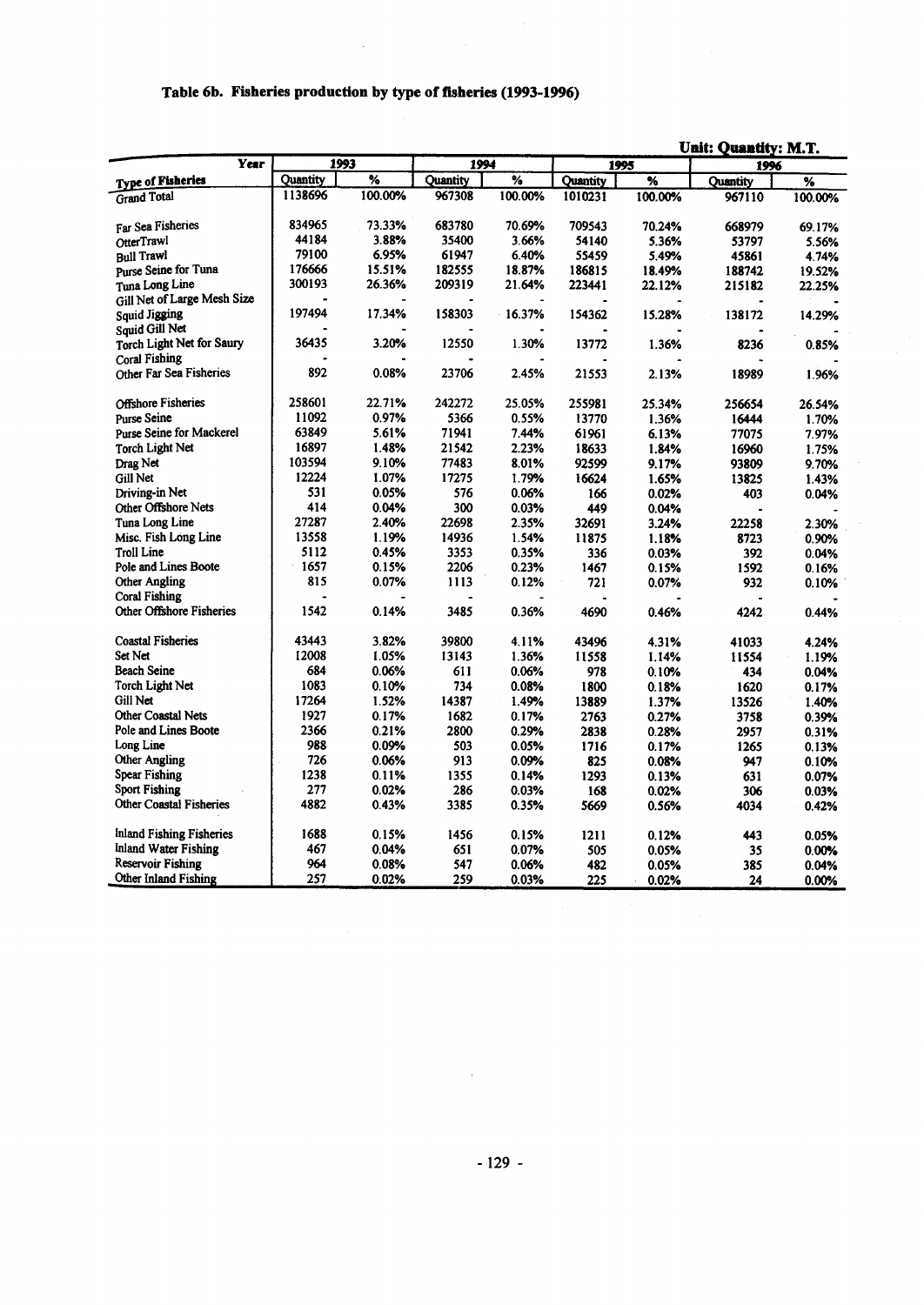|  |  | Table 7. Fisheries value by type of fisheries (1990-1992) |  |
|--|--|-----------------------------------------------------------|--|
|  |  |                                                           |  |

| Value: Thousand N.T. \$         |          |         |          |         |          |         |  |  |  |
|---------------------------------|----------|---------|----------|---------|----------|---------|--|--|--|
| Year                            | 1990     |         | 1991     |         | 1992     |         |  |  |  |
| <b>Type of Fisheries</b>        | Value    | %       | Value    | %       | Value    | %       |  |  |  |
| <b>Grand Total</b>              | 57623589 | 100.00% | 53269869 | 100.00% | 54423394 | 100.00% |  |  |  |
|                                 |          |         |          |         |          |         |  |  |  |
| <b>Far Sea Fisheries</b>        | 35248572 | 61.17%  | 32203991 | 60.45%  | 34622193 | 63.62%  |  |  |  |
| <b>OtterTrawl</b>               | 4277440  | 7.42%   | 3814168  | 7.16%   | 2006836  | 3.69%   |  |  |  |
| <b>Bull Trawl</b>               | 4319067  | 7.50%   | 4269631  | 8.02%   | 3606226  | 6.63%   |  |  |  |
| <b>Purse Seine for Tuna</b>     | 3013627  | 5.23%   | 2456971  | 4.61%   | 4182712  | 7.69%   |  |  |  |
| Tuna Long Line                  | 9993993  | 17.34%  | 7880426  | 14.79%  | 16256080 | 29.87%  |  |  |  |
| Gill Net of Large Mesh Size     | 6248412  | 10.84%  | 5090863  | 9.56%   | 1331060  | 2.45%   |  |  |  |
| <b>Squid Jigging</b>            | 4685110  | 8.13%   | 5753720  | 10.80%  | 5828660  | 10.71%  |  |  |  |
| Squid Gill Net                  | 2110795  | 3.66%   | 2555221  | 4.80%   | 456489   | 0.84%   |  |  |  |
| Torch Light Net for Saury       | 548283   | 0.95%   | 331041   | 0.62%   | 917487   | 1.69%   |  |  |  |
| <b>Coral Fishing</b>            |          |         |          |         |          |         |  |  |  |
| <b>Other Far Sea Fisheries</b>  | 51844    | 0.15%   | 51591    | 0.10%   | 36644    | 0.07%   |  |  |  |
|                                 |          |         |          |         |          |         |  |  |  |
| <b>Offshore Fisheries</b>       | 18234546 | 51.73%  | 17457328 | 32.77%  | 16393842 | 30.12%  |  |  |  |
| <b>Purse Seine</b>              | 357793   | 1.02%   | 177342   | 0.33%   | 507136   | 0.93%   |  |  |  |
| <b>Purse Seine for Mackerel</b> | 1077930  | 3.06%   | 950478   | 1.78%   | 1315625  | 2.42%   |  |  |  |
| <b>Torch Light Net</b>          | 2164571  | 6.14%   | 1803318  | 3.39%   | 1247123  | 2.29%   |  |  |  |
| Drag Net                        | 8713733  | 24.72%  | 9112550  | 17.11%  | 7264788  | 13.35%  |  |  |  |
| Gill Net                        | 2080286  | 5.90%   | 2055720  | 3.86%   | 1836745  | 3.37%   |  |  |  |
| Driving-in Net                  | 7540     | 0.02%   | 7128     | 0.01%   | 10500    | 0.02%   |  |  |  |
| <b>Other Offshore Nets</b>      | 631131   | 1.79%   | 490937   | 0.92%   | 222263   | 0.41%   |  |  |  |
| Tuna Long Line                  | 1693263  | 4.80%   | 1648665  | 3.09%   | 1990738  | 3.66%   |  |  |  |
| Misc. Fish Long Line            | 818751   | 2.32%   | 676159   | 1.27%   | 1578420  | 2.90%   |  |  |  |
| <b>Troll Line</b>               | 285655   | 0.81%   | 248053   | 0.47%   | 104425   | 0.19%   |  |  |  |
| Pole and Lines Boote            | 322954   | 0.92%   | 217796   | 0.41%   | 163392   | 0.30%   |  |  |  |
| <b>Other Angling</b>            | 18656    | 0.05%   | 36850    | 0.07%   | 46664    | 0.09%   |  |  |  |
| <b>Coral Fishing</b>            | 1150     | 0.00%   |          |         |          |         |  |  |  |
| Other Offshore Fisheries        | 61132    | 0.17%   | 32,332   | 0.06%   | 106025   | 0.19%   |  |  |  |
|                                 |          |         |          |         |          |         |  |  |  |
| <b>Coastal Fisheries</b>        | 3960095  | 11.23%  | 3516865  | 6.60%   | 3326754  | 6.11%   |  |  |  |
| <b>Set Net</b>                  | 340257   | 0.97%   | 481326   | 0.90%   | 601415   | 1.11%   |  |  |  |
| <b>Beach Seine</b>              | 82476    | 0.23%   | 38331    | 0.07%   | 47075    | 0.09%   |  |  |  |
| <b>Torch Light Net</b>          | 538662   | 1.53%   | 344330   | 0.65%   | 148401   | 0.27%   |  |  |  |
| Gill Net                        | 1323602  | 3.76%   | 1161767  | 2.18%   | 1038331  | 1.91%   |  |  |  |
| <b>Other Coastal Nets</b>       | 500550   | 1.42%   | 341940   | 0.64%   | 490138   | 0.90%   |  |  |  |
| Pole and Lines Boote            | 247886   | 0.70%   | 173644   | 0.33%   | 162070   | 0.30%   |  |  |  |
| Long Line                       | 280249   | 0.80%   | 304147   | 0.57%   | 109266   |         |  |  |  |
| <b>Other Angling</b>            | 28864    | 0.08%   | 25433    | 0.05%   | 32105    | 0.20%   |  |  |  |
| <b>Spear Fishing</b>            | 259591   | 0.74%   | 282416   | 0.53%   | 174044   | 0.06%   |  |  |  |
| <b>Sport Fishing</b>            | 42306    | 0.12%   | 44324    | 0.08%   | 23391    | 0.32%   |  |  |  |
| <b>Other Coastal Fisheries</b>  | 315653   | 0.90%   | 319207   | 0.60%   | 500518   | 0.04%   |  |  |  |
|                                 |          |         |          |         |          | 0.92%   |  |  |  |
| <b>Inland Fishing Fisheries</b> | 180376   | 0.51%   | 91686    | 0.17%   | 80605    |         |  |  |  |
| <b>Inland Water Fishing</b>     | 98824    | 0.28%   | 36400    | 0.07%   | 29716    | 0.15%   |  |  |  |
| <b>Reservoir Fishing</b>        | 67687    | 0.19%   | 51443    | 0.10%   | 48192    | 0.05%   |  |  |  |
| Other Inland Fishing            | 13865    | 0.04%   |          |         |          | 0.09%   |  |  |  |
|                                 |          |         | 3844     | 0.01%   | 2697     | 0.00%   |  |  |  |

 $\frac{1}{\sqrt{2}}$